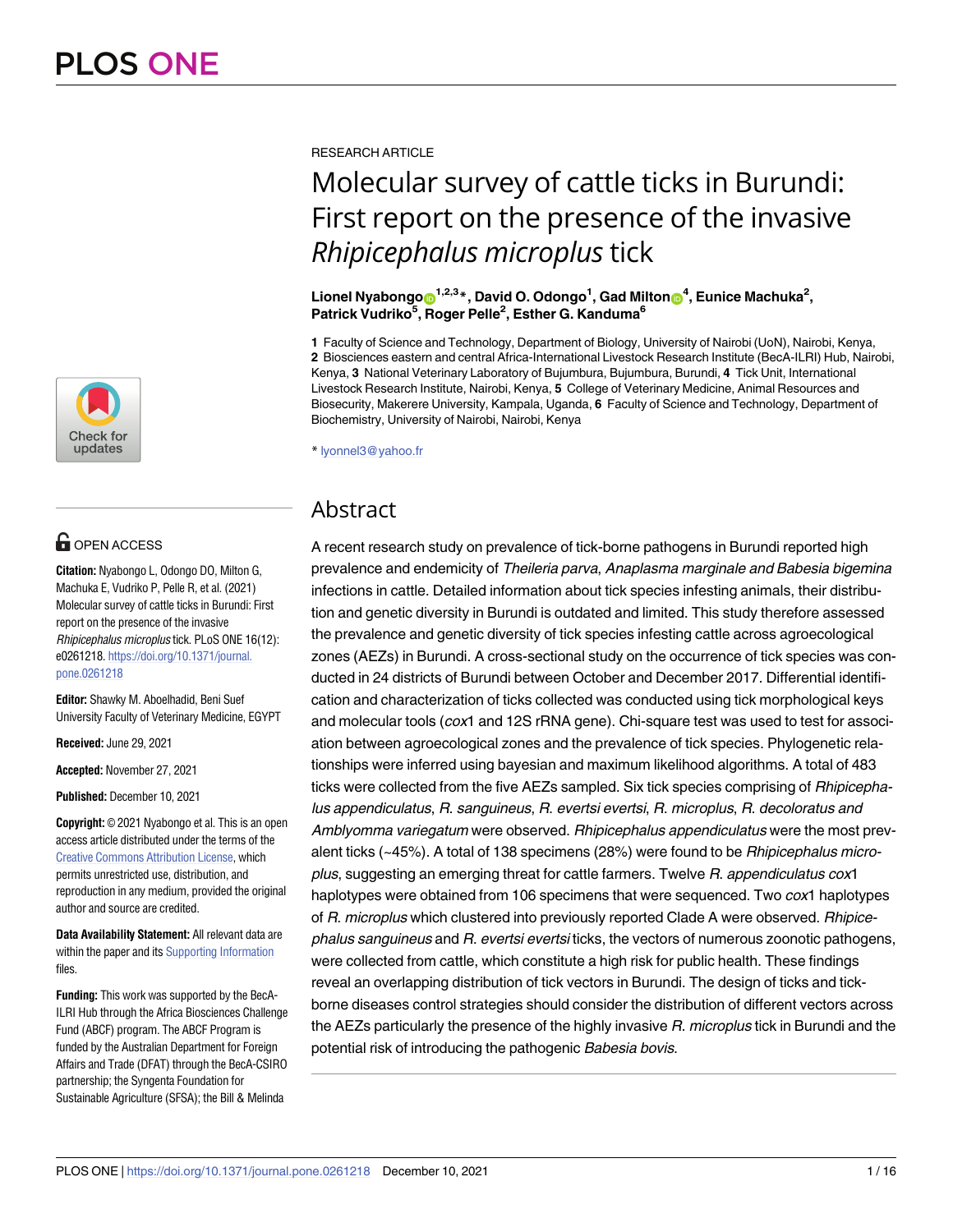<span id="page-1-0"></span>Gates Foundation (BMGF); the UK Department for International Development (DFID) and the Swedish International Development Cooperation Agency (Sida). The funders had no role in study design, data collection and analysis, decision to publish, or preparation of the manuscript. The grant number for the award received is BMGF OPP1075938.

**Competing interests:** The authors have declared that no competing interests exist.

**Abbreviations:** cox1, Cytochrome c Oxidase I; DNA, Deoxyribonucleic acid; ECF, East Coast fever; ILRI, International Livestock Research Institute; RNA, Ribonucleic acid; SNPs, Single nucleotide polymorphisms; TTBD, Ticks and Tick-Borne Disease.

## **Introduction**

Several Ixodid ticks are vectors of economically important livestock diseases in sub-Saharan Africa. *Theileria parva* which is transmitted by *R*. *appendiculatus* is the most prevalent and economically important tick transmitted pathogen in cattle in sub-Saharan Africa countries [\[1](#page-12-0)[,2](#page-13-0)]. Other important pathogens including *B*. *bigemina* and *A*. *marginale* that are transmitted by *R*. *decoloratus* and *Amblyomma variegatum* ticks respectively, have recently been reported across all the AEZs of Burundi [[1](#page-12-0)].

A previous study conducted between 1980 and 1983 reported the occurrence of 13 tick species infesting animals in Burundi including *R*. *appendiculatus*, *R*. *evertsi evertsi*, *R*. *compositus*, *R*. *lunulatus*, *R*. *muhsamae*, *R*. *hurti*, *R*. *jeanneli*, *R*. *pravus*, *A*. *variegatum*, *R*. *decoloratus*, *Haemaphysalis aciculifer*, *Hyalomma marginatum rufipes* and *Ixodes cavipalpis* [[3](#page-13-0)]. *Rhipicephalus appendiculatus*, *A*. *variegatum* and *R*. *decoloratus* were then the most common ticks across the country, the remainder were represented by few specimens. It is expected that the abundance and spatial spread of these vectors will have altered thirty years later.

Although economically important cattle pathogens were recently found to be prevalent in majority of the AEZs in Burundi [[1\]](#page-12-0), the current occurrence and distribution of tick vectors transmitting them, and the economic losses caused by the ticks and tick-borne diseases (TTBDs) remain unknown. In neighboring Tanzania, direct and indirect losses due to TTBDs were estimated to approximatively 364 million USD annually [[4](#page-13-0)]. Determining the extent and spatial spread of tick vectors and tick-borne diseases and their associated losses would aid in planning and allocation of resources for their control in Burundi.

Agro-ecological zones and livestock production systems have been shown to influence ticks and tick-borne diseases epidemiology in cattle in eastern African countries [[5\]](#page-13-0). In Burundi, the traditional extensive agropastoral system has over the years been gradually replaced by mixed crop-livestock production systems, where farmers integrate livestock and traditional crop production [[6\]](#page-13-0). Dynamic livestock systems and environmental characteristics in turn influence vector populations and pathogen prevalence and distribution [[3](#page-13-0)]. For instance, *R*. *appendiculatus* abundance was relatively low in areas where the altitude exceeds 2300 meter or in the region with monomodal rainfall. In the lowland area, *R*. *appendiculatus* accomplished two life cycle per year while in the highland region, only one was possible [[3](#page-13-0)]. The current range of distribution of this important vector is not known given that an expanding distribution range had been predicted in sub-Saharan Africa [[7\]](#page-13-0).

Tick control in Burundi is mainly achieved through the application of acaricides. In an attempt to reduce the cost of tick control for farmers while maintaining endemicity of tick transmitted diseases, seasonal application of acaricides was suggested in 1980s [[8\]](#page-13-0). At that time, the period of treatment coincided with maximal tick feeding activities (4 months per year).

Highly productive cattle are now being imported from neighboring countries (Uganda and Tanzania) and distributed to farmers to increase cattle productivity [\[1\]](#page-12-0). These animals (Holstein and crossbreed cattle) are more susceptible to tick and tick-borne infections, with observed high mortality rates due to East Coast Fever (ECF). Farmers have adopted acaricide application twice weekly to prevent frequent infections [\[8](#page-13-0)]. Though the use of acaricide contributes to reduced tick infestation and tick-borne pathogen infections, the emergence of tick resistant populations has been reported [\[9,10\]](#page-13-0). Moreover, acaricides are costly for farmers and concern over chemical residues responsible for environment pollution. Alternative ecological viable control measures being suggested include the use of tick vaccine and rearing of genetic resistant animals [[9](#page-13-0)]. Although tick vaccines are effective, cross protection is still limited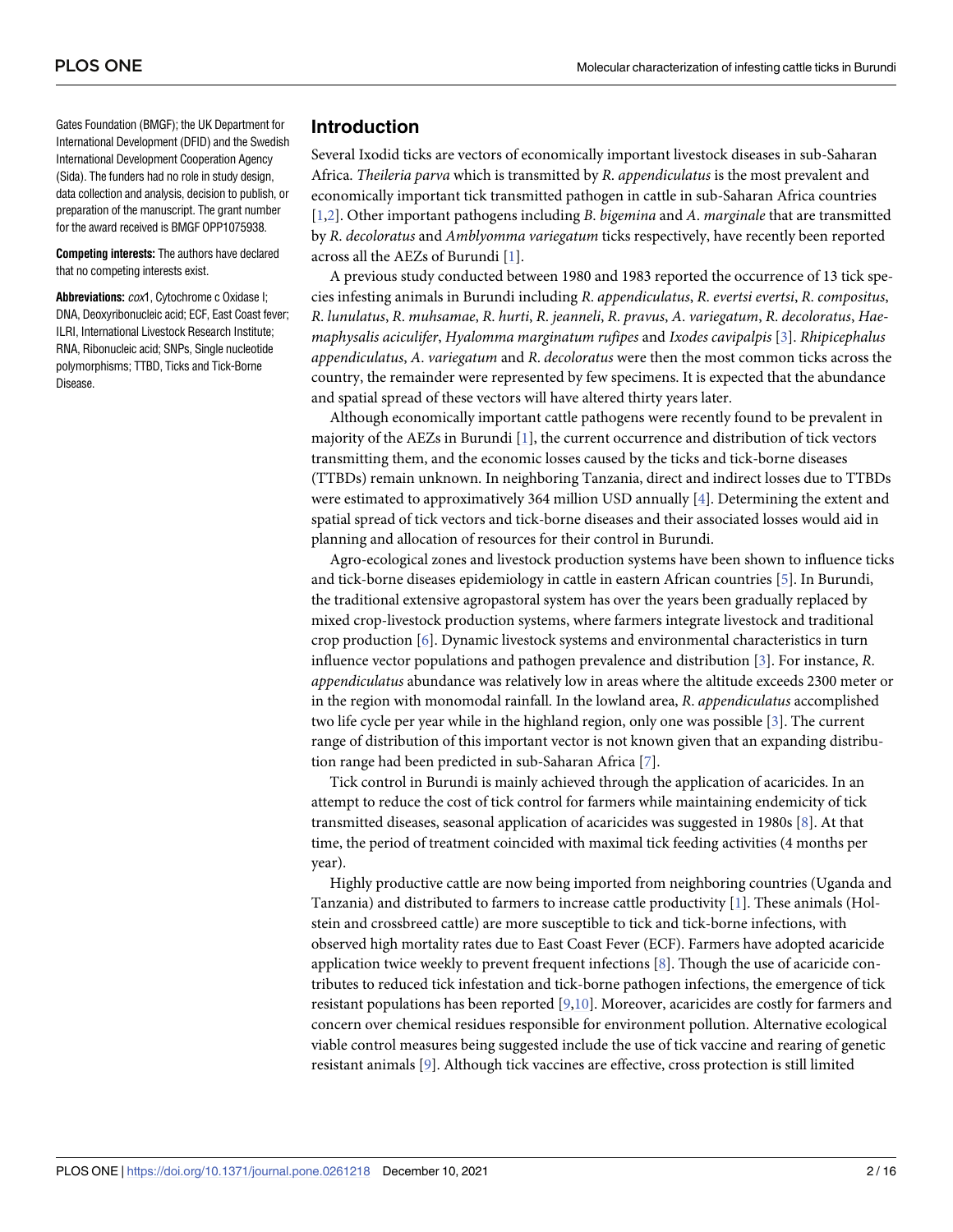<span id="page-2-0"></span>between tick species [[2](#page-13-0)]. The biological process in which cattle acquire genetic resistance against tick infestation is still unclear.

Data on tick species infesting animals, their occurrence and distribution in Burundi is outdated and limited. Furthermore, tick identification during an earlier study [[3\]](#page-13-0) conducted in the early 80s was based on phenotypic characteristics only. Recently, *R*. *appendiculatus* molecular data was generated based on *cox*1 gene but was limited to two AEZs of Burundi [\[11\]](#page-13-0). Estimates of tick dispersal, phylogenetic structure, gene flow, mating patterns and evolutionary process may have critical implications in estimating tick transmitted pathogens dispersal, pathogen transmission mechanism and host-vector interaction [[12](#page-13-0)]. Therefore, the objective of this study was to determine the range distribution and genetic characterization of tick species infesting cattle across 5 AEZs of Burundi. This information will guide the design of effective and strategic ticks and tick-borne diseases control measures.

## **Methods**

## **Ethical statement**

This study was approved by the Directorate of Animal Health, Ministry of Agriculture and Livestock of Burundi on July 13, 2016. Verbal consent was obtained from cattle owners at the time of the farm visit.

## **Study area, design, tick collection and data analysis**

The study was carried out in Burundi between October and December 2017. The location, the climate, the vegetation, and the farming systems of the study area have been previously described [[1\]](#page-12-0). Ticks were collected from 506 cattle during a cross-sectional study conducted in 24 districts across the 5 AEZs of Burundi. Detailed description of sampling strategy of cattle from which the ticks were collected was described in Nyabongo et *al*. [[1\]](#page-12-0).

Cattle were examined throughout the body for the presence of ticks. Infesting ticks were plucked from individual cattle using steel forceps and kept in labelled plastic vials containing 70% ethanol. Geographical coordinates and names of the localities were recorded for each sampling site. Tick samples were transported to the laboratory and kept at 4˚C.

Morphological identification of ticks was performed at the Tick Unit (International Livestock Research Institute (ILRI), Nairobi, Kenya) using a stereo microscope with 100X magnification based on taxonomic keys [\[13\]](#page-13-0). Data were recorded in Microsoft Excel and chi-square test of independence was performed in R statistical software v3.5 to test the association between AEZs and tick species prevalence. Furthermore, a subset of 226 ticks of different species were randomly selected from the pool of ticks for molecular characterization.

The R package named "rentrez" was used to search the GenBank database and download available reference *R*. *appendiculatus cox*1 from Kenya, Republic Democratic of Congo and Uganda to allow comparison with Burundian *cox*1 sequences generated in the present study.

## **DNA extraction and PCR amplification**

Genomic DNA was extracted from the ticks using the DNeasy Blood & Tissue kit (Qiagen, Hilden, Germany) following the manufacturer protocol and the DNA stored at -20˚C for further genetic analysis. Two mitochondrial genes (*cox*1 and 12S rRNA) were targeted for molecular characterization as described previously [\[14,15](#page-13-0)]. PCR products were purified using the QIAquick PCR Purification Kit (Qiagen, Hilden, Germany) following the manufacturer's protocol. The purified products were sequenced at Macrogen (Macrogen Europe B.V., the Netherlands) using respective gene primers (reverse and forward) used for the PCR amplification.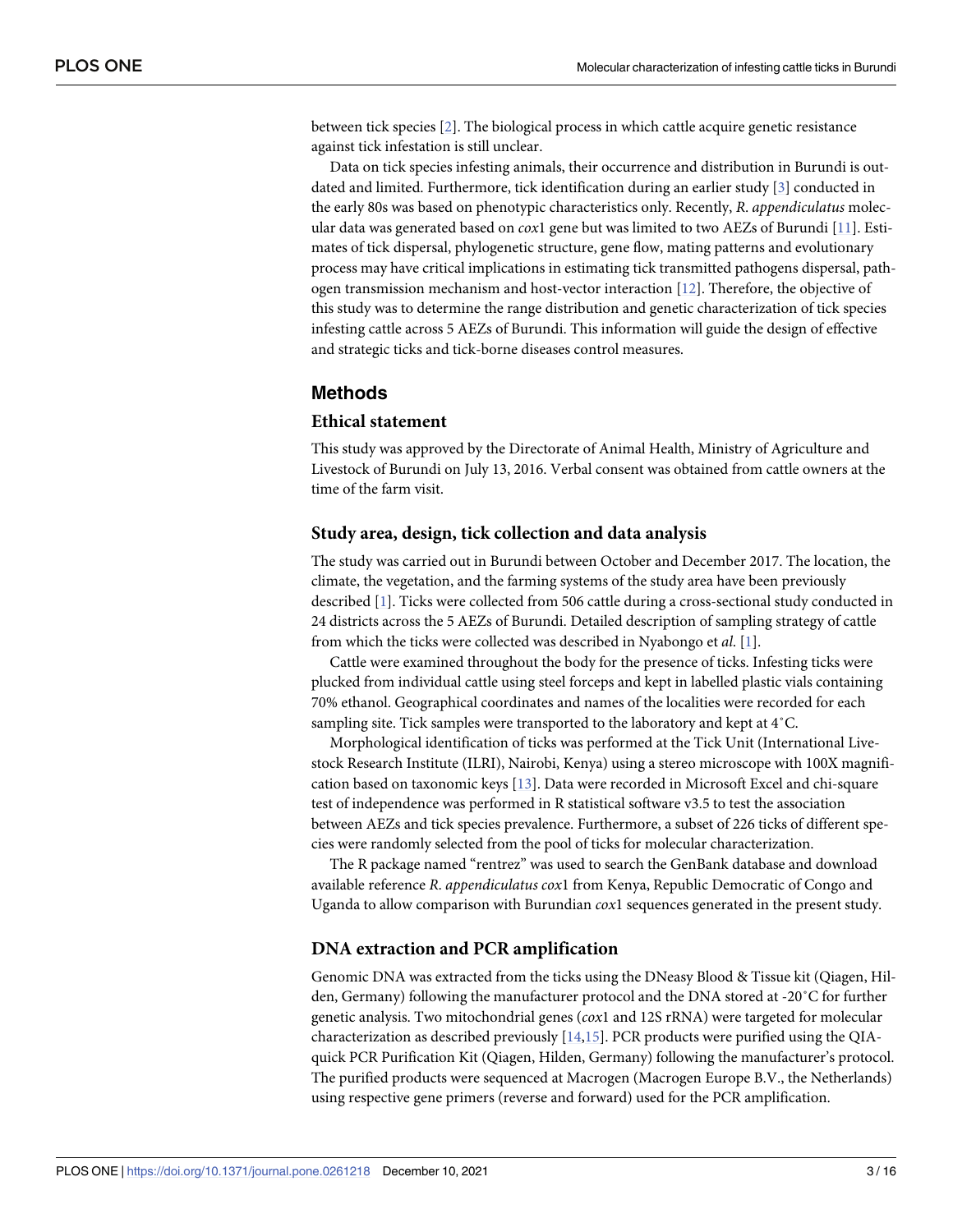## <span id="page-3-0"></span>**Molecular data analysis**

The CLC Main Workbench 7.7 (Qiagen, Hilden, Germany) was used to assemble and manually edit DNA sequences. They were trimmed to remove low quality reads. The same program was used to translate the *cox*1 consensus sequences into protein sequences. Molecular identification of tick species was conducted by comparing the sequences from this study with those available in NCBI database using the BLASTn algorithm ([http://blast.ncbi.nlm.nih.gov/Blast.](http://blast.ncbi.nlm.nih.gov/Blast.cgi) [cgi\)](http://blast.ncbi.nlm.nih.gov/Blast.cgi). The DNA sequences of each gene were aligned using MEGA 7 software ([https://www.](https://www.megasoftware.net/) [megasoftware.net/](https://www.megasoftware.net/)) by applying the ClustalW algorithm and the aligned sequence exported as FASTA file. The aligned datasets were imported into the DnaSP 6.12 software [\(http://www.ub.](http://www.ub.edu/dnasp/) [edu/dnasp/](http://www.ub.edu/dnasp/)) to compute the number of haplotypes (H) and the haplotype diversity (Hd). Synonymous and non-synonymous substitutions were also calculated.

Molecular phylogenetic tree of the *cox*1 sequences was constructed using Bayesian methods. Likelihood scores were computed in the jModelTest 2.1 software and the best evolutionary model was selected (HKY+I+G) based on hierarchical likelihood ratio test (hLRT), Bayesian information criterion (BIC) and the Akaike information criterion (AIC). Bayesian analyses were performed using BEAST software. Markov chains were run for  $10<sup>7</sup>$  generations and trees were sampled over 1000<sup>th</sup> iteration. Consensus tree was generated using a burnin of 25% and a posterior probability limit of 50%. The bayesian tree generated was imported into the ITOL online software (<https://itol.embl.de/>) for displaying and annotation. A Maximum Likelihood (ML) tree was also generated in MEGA 7 and branch support was assessed by bootstrap analysis with 1000 replicates.

## **Results**

## **Ticks identification, prevalence and distribution across AEZs**

A total of 483 ticks were collected across the five AEZs sampled. The tick species identified, and their prevalence are summarized in [Table](#page-4-0) 1. *R*. *appendiculatus* and *R*. *microplus* were the most prevalent compared to other tick species (with 44.9 and 28.5% respectively). Morphological identification of Burundian *R*. *microplus* specimen was based on the distinguishing features of the species as illustrated in Walker *et al*. [\[13\]](#page-13-0). The adult female presented a hypostomal teeth arranged in a typical 4+4 arrangement on the ventral view. The concavity on article one of the palpal segment had no setae. The coxae I showed distinct internal and external spurs. The genital aperture had a broad "U" shape between coxae I and II. The basis capituli on the dorsal view had a distinct cornua. The Burundian *R*. *microplus* specimen were further characterized and confirmed using *cox*1 and 12S rRNA genes. This is the first record of *R*. *microplus* in Burundi.

*Rhipicephalus appendiculatus* were most frequent in the CND and Imbo AEZs while *R*. *microplus* were mostly encountered in the Central highlands [\(Table](#page-4-0) 1). On the contrary, the proportion of *R*. *decoloratus*, *R*. *sanguineus* and *R*. *evertsi evertsi* ticks were low (*<* 5%). The Pearson Chi-square test showed that tick species prevalence was statistically associated with  $AEZs$  ( $\chi^2 = 137.66$ ,  $df = 20$ ,  $P < 0.0001$ ).

Molecular characterization was conducted by sequencing of the *cox*1 and 12S rRNA genes. Nucleotide BLAST analysis of both *cox*1 and 12S rRNA sequences showed a high identity value with sequences available in GenBank database. Percentage of similarity for *R*. *microplus*, *R*. *appendiculatus*, *R*. *decoloratus*, *A*. *variegatum* and *R*. *evertsi evertsi* ticks ranged from 99.84 to 100%, 99.17 to 100%, 98.64 to 100%, 96.74 to 100%, 98.16 to 100% respectively (S1 [Table\)](#page-12-0). Dogs are the preferred host of *R*. *sanguineus*; therefore, the brown dog tick was excluded from further genetic analysis.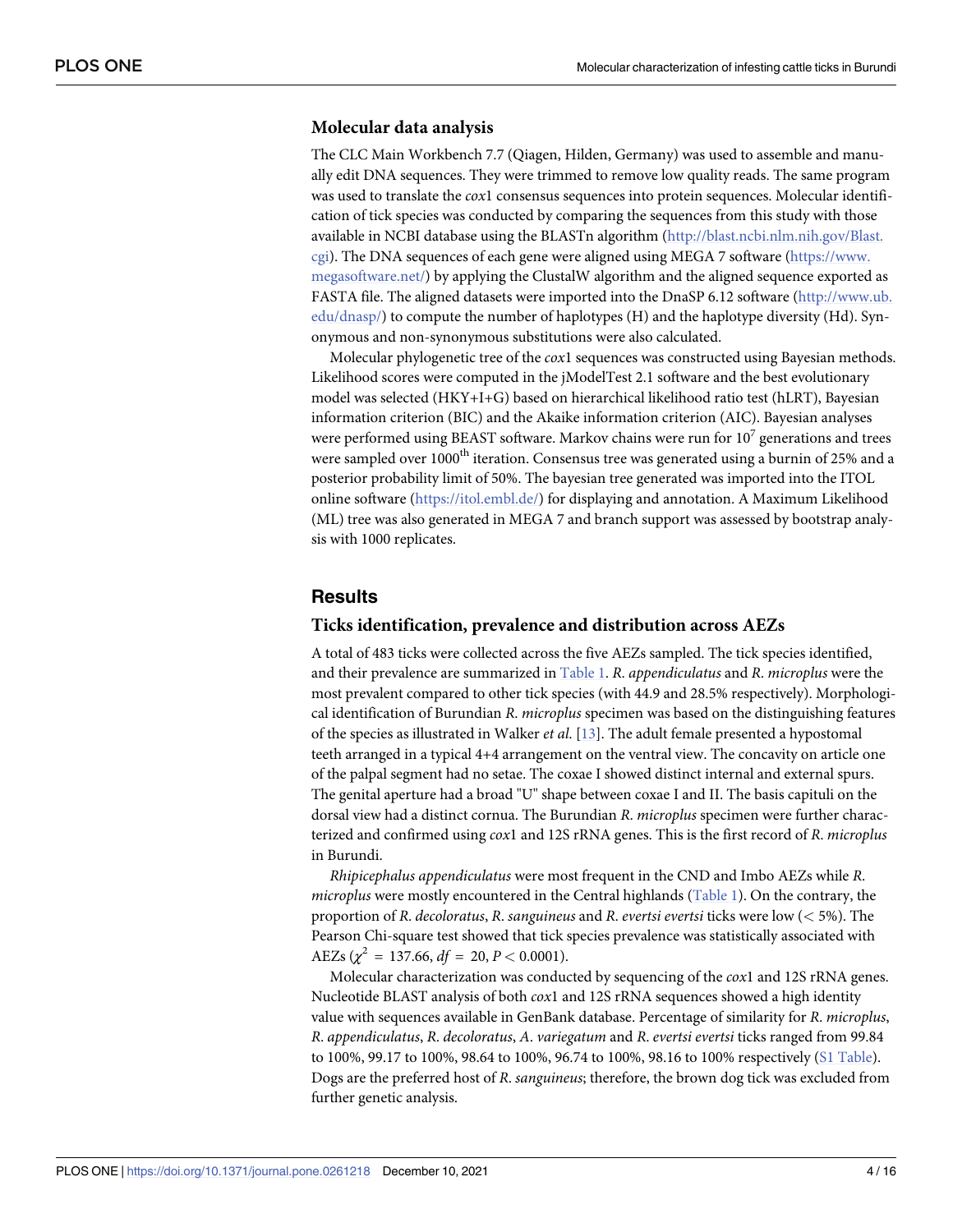|             |                      | R. appendiculatus |                 |                   |             | A. variegatum |                    |             | R. decoloratus |                  |              | R. microplus |                    |                | R. sanguineus |                   |             | R. evertsi evertsi |                  |
|-------------|----------------------|-------------------|-----------------|-------------------|-------------|---------------|--------------------|-------------|----------------|------------------|--------------|--------------|--------------------|----------------|---------------|-------------------|-------------|--------------------|------------------|
| AEZ         | No. ticks<br>sampled | $\mathbf n$       | $Prev**$<br>(%) | 95% CI            | $\mathbf n$ | Prev<br>(%)   | 95% CI             | $\mathbf n$ | Prev<br>(%)    | 95% CI           | $\mathbf{n}$ | Prev<br>(%)  | 95% CI             | $\mathbf n$    | Prev<br>(%)   | 95% CI            | $\mathbf n$ | Prev<br>(%)        | 95%<br><b>CI</b> |
| $CND^*$     | 114                  | 74                | 64.91           | $55.79-$<br>73.05 | 13          | 11.4          | $6.78-$<br>18.53   | 10          | 8.77           | $4.83-$<br>15.39 | 13           | 11.4         | $6.78-$<br>18.53   |                | 0.88          | $0.15 -$<br>4.8   | 3           | 2.63               | $0.89 -$<br>7.45 |
| Depressions | 94                   | 22                | 23.4            | $15.99 -$<br>32.9 | 26          | 27.66         | $19.63-$<br>37.44  | $\Omega$    | $\Omega$       | $\mathbf{0}$     | 42           | 44.68        | $35.03-$<br>54.74  | $\overline{4}$ | 4.26          | $1.66 -$<br>10.43 | $\Omega$    | $\Omega$           | $\Omega$         |
| Highlands   | 78                   | 30                | 38.46           | $28.44-$<br>49.55 | 12          | 15.38         | $9.02 -$<br>24.99  |             | 1.28           | $0.22 -$<br>6.91 | 35           | 44.87        | $34.33 -$<br>55.89 | $\Omega$       | $\Omega$      | $\Omega$          | $\theta$    | $\Omega$           | $\Omega$         |
| Imbo        | 87                   | 60                | 68.97           | $58.61-$<br>77.71 | 5           | 5.75          | $2.47-$<br>12.75   |             | 1.15           | $0.2 -$<br>6.22  | 11           | 12.64        | $7.2 -$<br>21.23   | 8              | 9.2           | $4.73-$<br>17.1   | 2           | 2.3                | $0.63 -$<br>7.99 |
| Slope CND   | 110                  | 31                | 28.18           | $20.62-$<br>37.21 | 30          | 27.27         | $19.82 -$<br>36.25 | 9           | 8.18           | $4.36-$<br>14.82 | 37           | 33.64        | $25.49-$<br>42.88  | $\Omega$       | $\Omega$      | $\Omega$          | 3           | 2.73               | $0.93 -$<br>7.71 |
| Total       | 483                  | 217               | 44.93           | $40.54-$<br>49.38 | 86          | 17.81         | $14.65 -$<br>21.46 | 21          | 4.35           | $2.86-$<br>6.55  | 138          | 28.57        | $24.72-$<br>32.75  | 13             | 2.69          | $1.57-$<br>4.55   | 8           | 1.66               | $0.84 -$<br>3.23 |

#### <span id="page-4-0"></span>**[Table](#page-3-0) 1. Prevalence and distribution of tick species across AEZs.**

� Congo Nile Divide.

\*\*Prevalence.

<https://doi.org/10.1371/journal.pone.0261218.t001>

### **Genetic diversity and haplotype frequency**

Analysis of the Burundian *cox*1 sequences revealed highest haplotype diversity in *R*. *decoloratus* (0.848±0.032), *R*. *appendiculatus* (0.737±0.035) and *A*. *variegatum* (0.629±0.078) sequences while the lowest diversity was observed in *R*. *evertsi evertsi* (0.333±0.215) and *R*. *microplus* (0.050±0.047) (S2 [Table\)](#page-12-0). Analysis of the 12S gene sequences displayed similar results. All the 34 *cox*1 and 18 12S rRNA haplotype sequences generated in the present study were deposited in GenBank database under accession numbers MZ356568-MZ356569 for *R*. *microplus cox*1 haplotypes, MZ356570-MZ356581 for *R*. *appendiculatus*, MZ356905-MZ356916 for *R*. *decoloratus*, MZ356919-MZ356924 for *A*. *variegatum* and MZ357052-MZ357053 for *R*. *evertsi evertsi* haplotypes. GeneBank accession numbers provided for *R*. *microplus 12S* rRNA haplotype are MZ361320, MZ361313-MZ361319 for *R*. *appendiculatus*, MZ361310-MZ361312 for *R*. *decoloratus*, MZ361303- MZ361308 for *A*. *variegatum* and MZ361309 for *R*. *evertsi evertsi* haplotypes.

Comparison of the Burundian *R*. *appendiculatus* haplotypes generated in the present study with characterized haplotypes from the region showed a higher haplotype diversity (Hd) of between 0.737 and 0.978, with a nucleotide diversity (Pi) of between 0.0056 and 0.0169 (Table 2) compared to Hd of between 0.72 and 0.77 and Pi of 0.003 as reported in an earlier study [\[11\]](#page-13-0).

| Table 2. Mitochondrial nucleotide and haplotype diversity of Burundian R. appendiculatus cox1 haplotypes and other reference haplotypes from East and Central |  |
|---------------------------------------------------------------------------------------------------------------------------------------------------------------|--|
| Africa described in earlier studies.                                                                                                                          |  |

| Country | N   |    | Н  | $Hd \pm SD$       | $Pi \pm SD$          | K     | Theta (per site) | $\vert$ Theta (sequence) |
|---------|-----|----|----|-------------------|----------------------|-------|------------------|--------------------------|
| Burundi | 106 | 20 | 12 | $0.737 \pm 0.035$ | $0.00568 + 0.001$    | 3.045 | 0.00713          | 3.82                     |
| DRC     | 52  | 27 | 22 | $0.962 + 0.009$   | $0.01093 + 0.00138$  | 5.856 | 0.01115          | 5.975                    |
| Kenya   | 99  | 30 | 28 | $0.947+0.009$     | $0.01367 + 0.00059$  | 7.328 | 0.01083          | 5.806                    |
| Uganda  | 10  | 21 |    | $0.978 \pm 0.054$ | $0.01692 + 0.00180$  | 9.067 | 0.01385          | 7.423                    |
| Overall | 267 | 51 | 51 | $0.915+0.010$     | $0.0108 \pm 0.00061$ | 5.827 | 0.01544          | 8.276                    |

N: Sample size, S: Number of polymorphic sites; H: Number of Haplotypes; Hd: Haplotype (gene) diversity, SD: standard deviation, Theta: Watterson estimator (from S). K: Average number of nucleotide differences, Pi: Nucleotide diversity.

<https://doi.org/10.1371/journal.pone.0261218.t002>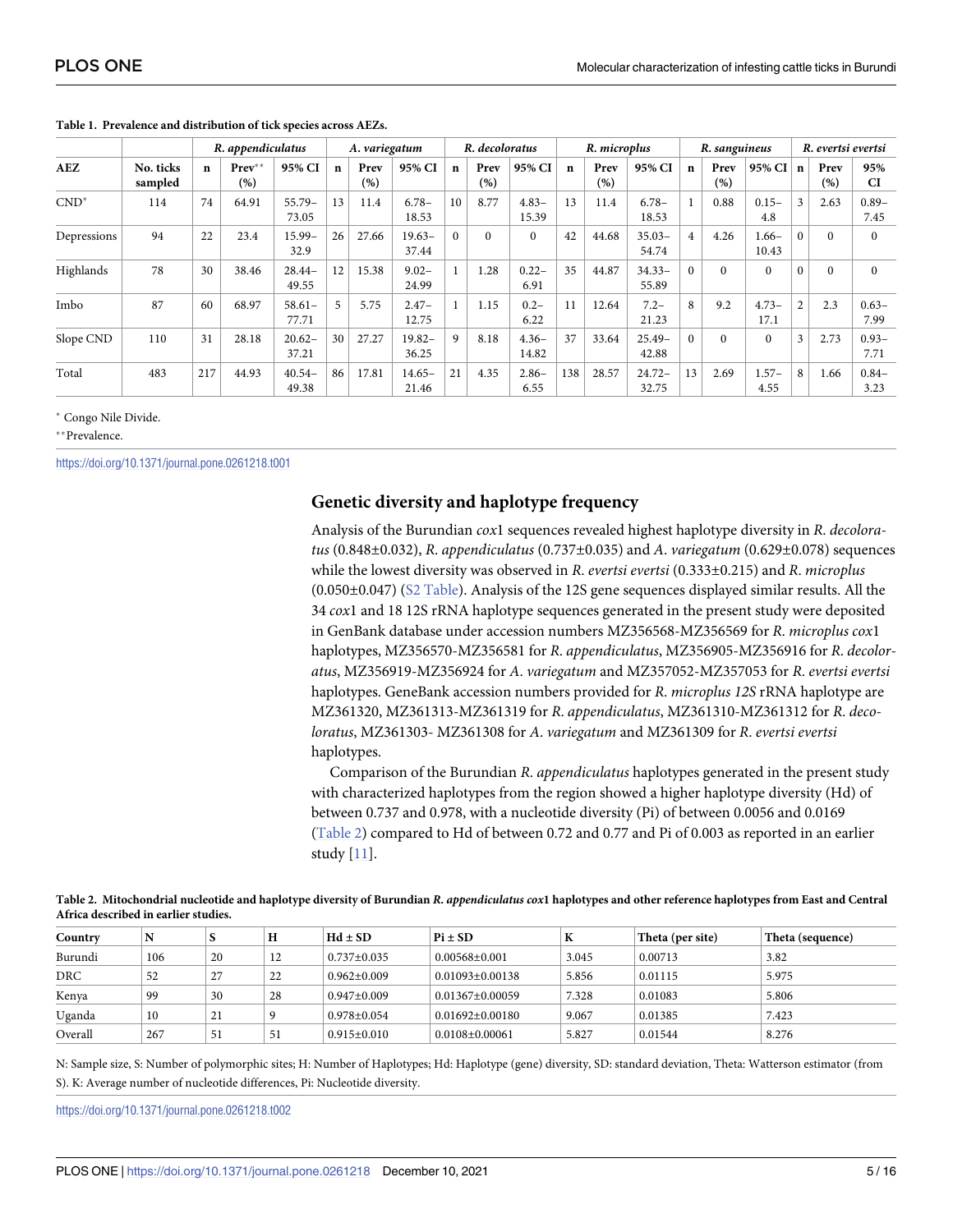<span id="page-5-0"></span>A total of twelve haplotypes were obtained from 106 Burundian *R*. *appendiculatus cox*1 sequences analysed. Haplotype H1 had the highest frequency (45.28%, 48/106); followed by H2, H3, H4, H6, H9 which accounted for 20.75% (22/106), 11.32% (12/106), 5.66% (6/106), 5.66% (6/106) and 2.83% (3/106) respectively. Haplotypes H7, H10, H11 were observed twice while the haplotypes H5, H8, H12 were singletons. Two haplotypes were observed in *R*. *microplus* with haplotype H1 being the most common (97.5%, 39/40), the remainder (H2) was observed once. Six haplotypes of *A*. *variegatum* were obtained with H2 being the most common (57.57%, 19/33), followed by the haplotypes H4 (18.18%, 6/33) and H1 (15.15%, 5/33). Haplotypes H3, H5, H6 were observed once. Twelve haplotypes of *R*. *decoloratus* were observed with haplotypes H10, H1 and H3 having the highest frequency with 27.90% (12/43), 23.25% (10/43) and 16.27% (7/43) respectively. Haplotypes H2, H4, H6, H9 and H11 were observed twice while H5, H7, H8 and H12 were observed once. Haplotype H1 of *R*. *evertsi evertsi* was the most common (83.33%, 5/6) while H2 was observed once.

Synonymous mutations were identified in most of the *R*. *appendiculatus cox*1 sequences, except for haplotype 5 which had a non-synonymous mutation at position 477 with reference to the GenBank *cox*1 sequence Acc. No. MF458950.1, yielding an amino acid substitution in the cytochrome oxidase protein sequence (change from an arginine to isoleucine residue).

Non-synonymous mutations were detected at position 502 of haplotype H5 of *R*. *decoloratus* and at six positions of haplotype H8, with reference to the *cox*1 sequence Acc. No KY678129.1. The non-synonymous mutations in *R*. *decoloratus* sequences yielded single amino acid substitution (change from leucine to methionine residue) for haplotype H5 and multiple substitutions of amino acid residues for haplotype H8 (change from alanine to proline residue, tryptophan to serine, leucine to serine and proline to arginine residue). All SNPs in the *cox*1 sequences of *R*. *microplus*, *A*. *variegatum* and *R*. *evertsi evertsi* ticks were synonymous, with no change of amino acid residue.

## **Phylogenetic structure**

A Bayesian phylogenetic tree [\(Fig](#page-6-0) 1) was constructed based on 34 *cox*1 haplotypes (12 *R*. *appendiculatus*, 2 *R*. *microplus*, 12 *R*. *decoloratus*, 6 *A*. *variegatum* and 2 *R*. *evertsi evertsi*) combined with 34 reference *cox*1 sequences from GenBank (4 *R*. *appendiculatus*, 10 *R*. *microplus*, 7 *R*. *decoloratus*, 7 *A*. *variegatum* and 6 *R*. *evertsi evertsi*).

Burundian *R*. *appendiculatus* collected in the present study clustered into two well resolved haplogroups (HgA and HgB) with posterior probability of [1](#page-6-0)00% (Figs 1 and [S1\)](#page-12-0). Haplogroup A consisted of haplotypes H1-H3, H6-H10 and H12 along with representative *cox*1 sequences (KU725891, KU725892) from Kenya. Haplotypes H4, H5 and H11 clustered in Haplogroup B together with *cox*1 sequences previously generated [[15](#page-13-0)]. The within group mean genetic distance were 0.002 and 0.003 in haplogroup B and A of *R*. *appendiculatus* ticks respectively. The net between group mean distance (between haplogroup A and B) was 0.013.

*Amblyomma variegatum* sequences clustered into 3 groups (Haplogroup A, B and C) (Figs [1](#page-6-0) and [S1](#page-12-0)). Haplotypes H1, H2, H6, formed haplogroup B along with representative *A*. *variegatum cox*1 sequences from Cameroon (MK648415.1) and Uganda (KY688465.1). Haplogroup A contained only haplotypes collected in Burundi (H3, H4 and H5) while haplogroup C consisted of *A*. *variegatum cox*1 sequences from Nigeria (KU130569.1, KU130570.1) and Senegal (KU130567.1, KU130568.1, GU062743.1). The within group mean genetic distance were 0.001; 0.012 and 0.003 for *A*. *variegatum* haplogroup A, B, and C respectively. The net between group mean distances were 0.005; 0.017 and 0.016 between haplogroup A and B, A and C, B and C respectively.

*Rhipicephalus decoloratus* haplotypes clustered into two well resolved groups named Clade A and B (Figs [1](#page-6-0) and [S1\)](#page-12-0). Haplotypes generated in the present study clustered into Clade A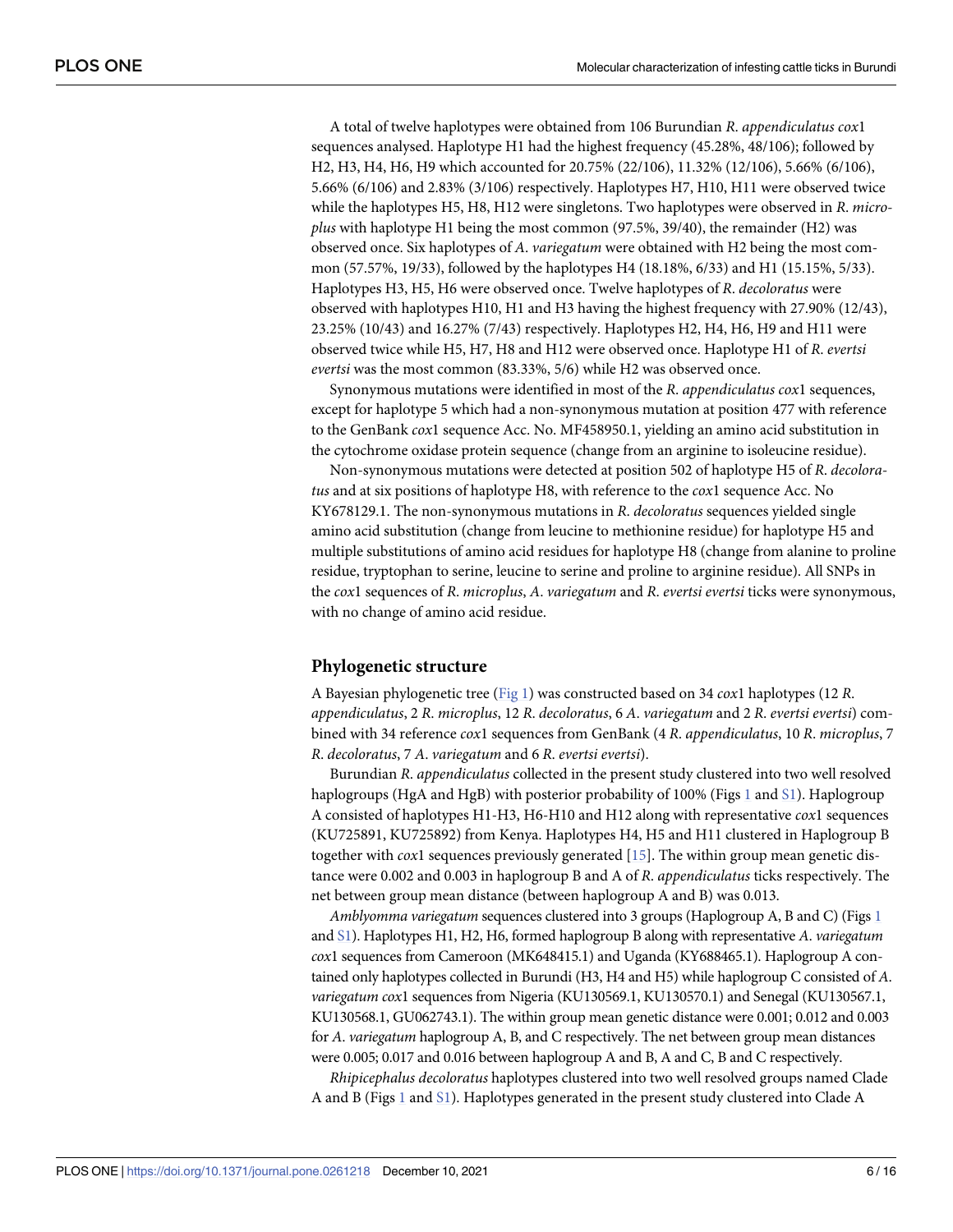<span id="page-6-0"></span>



<https://doi.org/10.1371/journal.pone.0261218.g001>

along with representative sequences from South Africa (KY678129), Burkina Faso (KY678126), Cameroon (MT181224, MT1812245) and Kenya (MT181223). Two *R*. *decoloratus cox*1 sequences from South Africa (KY678130, KY678131) formed a genetically distant group (Clade B). The within group mean genetic distance was 0.004 in Clade A while two sequences from South Africa which formed Clade B had a mean genetic distance of 0.001. The net between group mean distance (between Clade A and B of *R*. *decoloratus*) was 0.053.

*Rhipicephalus microplus* has five known clades namely Clade A (African, Asian and Latin America), B (Chinese), C (Malaysian), *R*. *annulatus* and *R*. *australis* [\[16,17\]](#page-13-0). Burundian haplotype H1 and H2 generated in the present study clustered in Clade A together with African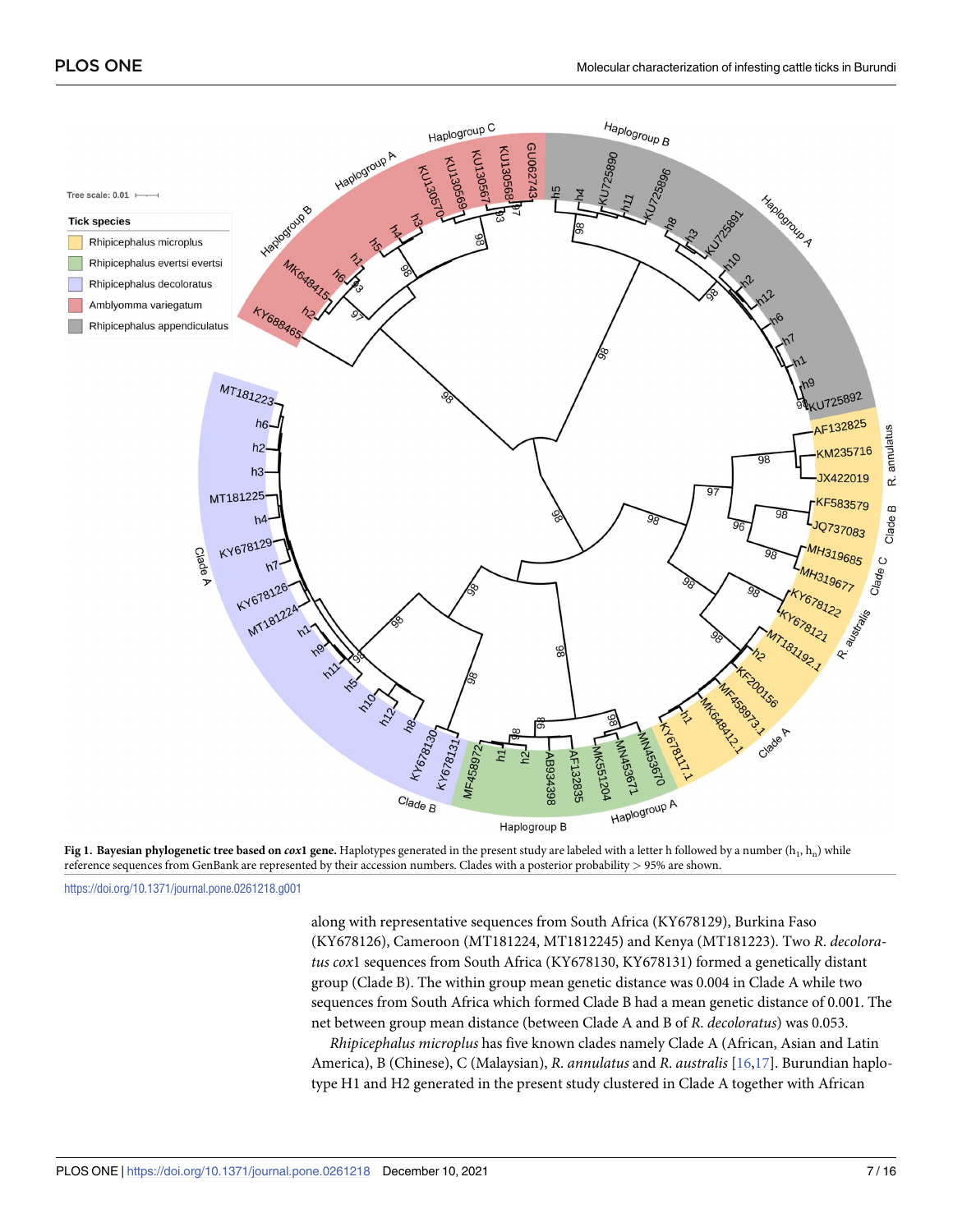<span id="page-7-0"></span>reference sequences from Cameroon (MK648412), Kenya (MT181192), DRC (MF458973) and South Africa (KY678117) supported by a posterior probability of 97% (Figs [1](#page-6-0) and [S1\)](#page-12-0). The within group mean genetic distances were 0.001; 0.002; 0.007; 0.000001; 0.001 in Clade B, C, *R*. *annulatus*, *R*. *australis* and Clade A, respectively. With reference to Clade A which includes Burundian haplotypes, the net between group mean distances were 0.046; 0.50; 0.36 and 0.32 for the clade B, C, *R*. *annulatus* and *R*. *australis*, respectively.

*Rhipicephalus evertsi evertsi* haplotypes formed two well resolved groups (Haplogroup A and B). Haplogroup B consisted of haplotypes H1 and H2 collected in Burundi along with reference *cox*1 sequences from DRC (MF458972) and Uganda (AB934398). Haplogroup A was formed by representative *cox*1 sequences from Lesotho (MN453670, MN453671, MK551204). The within group mean genetic distance was 0.005 and 0.007 in *R*. *evertsi evertsi* Haplogroup A and B respectively. The net between group mean distance (between Haplogroup A and B) was 0.016.

The phylogenetic relationship revealed by the ML tree (S1 [Fig](#page-12-0)) was similar to the Bayesian tree. The sister ticks, *R*. *microplus* and *R*. *decoloratus* formed a paraphyletic group and shared a common ancestor with the two-host tick, *R*. *evertsi evertsi*.

Eighteen haplotypes of 12S rRNA were observed from the 210 sequenced specimens analysed in the present study (7 *R*. *appendiculatus*, 1 *R*. *microplus*, 3 *R*. *decoloratus*, 6 *A*. *variegatum* and 1 *R*. *evertsi evertsi*) combined with 38 reference 12S rDNA haplotypes (10 *R*. *appendiculatus*, 13 R. *microplus*, 3 *R*. *decoloratus*, 7 *A*. *variegatum* and 5 *R*. *evertsi evertsi*) retrieved from GenBank. The ML tree generated revealed a phylogenetic structure similar to the *cox*1 tree, with haplotypes clustering into two haplogroups for *R*. *appendiculatus*, *R*. *evertsi evertsi*, *R*. *decoloratus* and *A*. *variegatum* ticks. The single 12S rRNA haplotype of *R*. *microplus* generated in the present study along with 13 sequences retrieved from GenBank clustered into 5 groups (bootstrap value *>* 95%) (S2 [Fig\)](#page-12-0).

## **Intensity of tick infestation, farmers practices and perceptions on the acaricide efficacy**

The percentage of infested animals per AEZ and the intensity of infestation per animal are summarized in Table 3. The average number of ticks per animal across AEZs was 6.16. Tick infestation was high (12.2) in the slope of CND and the lowest was recorded in the CND (4.22). The proportion of infested cattle across AEZs was 15.42%. The highest proportion of infested cattle was observed in the Depressions AEZ (28.3%) and lowest in the Slope of CND (11.25%). *R*. *appendiculatus* infested relatively a higher number of cattle (6.52%); a lower proportion of infested cattle was recorded for *R*. *evertsi evertsi* (0.79%).

Farmers practices on acaricide use and their perception on the level of efficacy are summarized in [Table](#page-8-0) 4. A total of 13 commercial acaricide brands were recorded in the present study.

|             |                      |                       |                      |          | R.<br>appendiculatus |      | A. variegatum   |      | R. decoloratus |      | R. microplus |       | R. sanguineus |      | R. evertsi evertsi |      |                             |
|-------------|----------------------|-----------------------|----------------------|----------|----------------------|------|-----------------|------|----------------|------|--------------|-------|---------------|------|--------------------|------|-----------------------------|
| AEZ         | No of sampled cattle | No of infested cattle | % of infested cattle | No Ticks | n                    | %    | <b>NT</b><br>T. | %    |                | %    |              |       |               | %    | $\mathbf n$        | $\%$ | Tick infestation per animal |
| CND         | 166                  | 27                    | 16.27                | 114      | 15                   | 9.04 |                 | 1.81 | 6              | 3.61 |              | 1.81  |               | 0.60 |                    | 0.60 | 4.22                        |
| Depressions | 53                   | 15                    | 28.30                | 94       |                      | 7.55 |                 | 5.66 |                |      |              | 13.21 |               | 3.77 | $\Omega$           |      | 6.27                        |
| Highlands   | 107                  | 15                    | 14.02                | 78       | n                    | 5.61 | 'n              | 5.61 |                | 0.93 |              | 2.80  |               | υ    | $\Omega$           |      | 5.20                        |
| Imbo        | 100                  | 12                    | 12.00                | 87       |                      | 5.00 |                 | 3.00 |                | 1.00 |              | 1.00  |               | 2.00 |                    | 1.00 | 7.25                        |
| Slope CND   | 80                   |                       | 11.25                | 110      |                      | 3.75 |                 | 1.25 |                | 5.00 |              | 3.75  |               |      |                    | 2.50 | 12.22                       |
| Total       | 506                  | 78                    | 15.42                | 483      | 33                   | 6.52 | 16              | 3.16 | 12             | 2.37 | 17           | 3.36  |               | 0.99 |                    | 0.79 | 6.19                        |

**Table 3. Proportion of infested cattle and tick density across AEZs.**

<https://doi.org/10.1371/journal.pone.0261218.t003>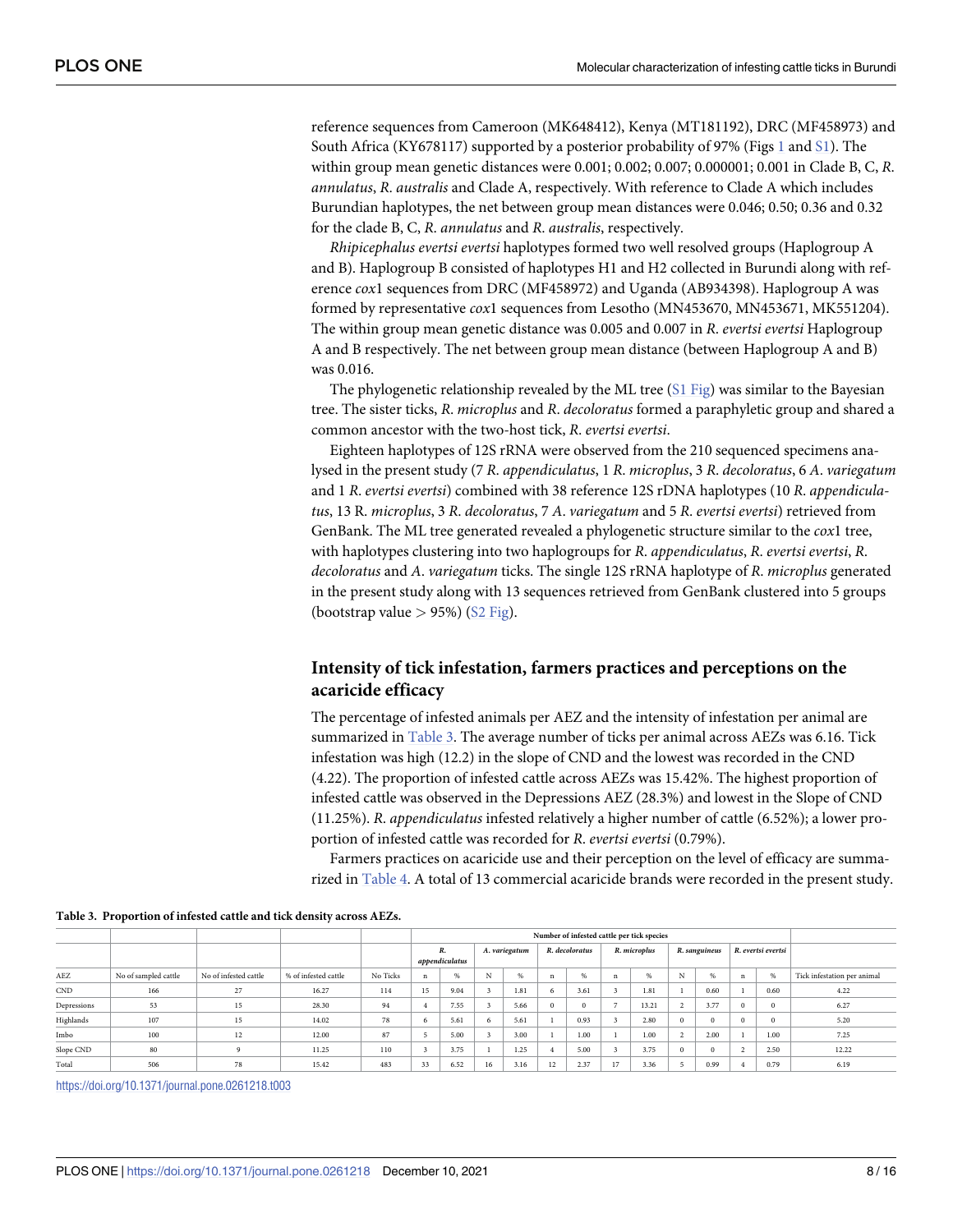|                      |                      |                |            |                                                  |                         |              |                                                      | Frequency of application of the Reported level of efficacy<br>acaricide |                   |                       |                                                     |                                               |                |              |                |                     |  |
|----------------------|----------------------|----------------|------------|--------------------------------------------------|-------------------------|--------------|------------------------------------------------------|-------------------------------------------------------------------------|-------------------|-----------------------|-----------------------------------------------------|-----------------------------------------------|----------------|--------------|----------------|---------------------|--|
| <b>Brand</b><br>name | Active<br>ingredient | $\mathbf{C}^*$ | Dilution** | No of<br>farmers<br>applying<br>the<br>acaricide | $\%$<br>within<br>class | %<br>Overall | No of<br><b>Farmers</b><br>who did<br>not<br>respond | twice<br>a<br>week                                                      | once<br>a<br>week | every<br>two<br>weeks | once per $ $<br>4 weeks<br>or<br>longer<br>interval | No of<br>Farmers<br>who did<br>not<br>respond | Very<br>poor   | Poor         | Good           | <b>Very</b><br>Good |  |
| Taktic               | Amitraz              | 125            | 2:1        | 14                                               | 4.02                    | 3.65         |                                                      | $\mathbf{0}$                                                            | 9                 | 3                     |                                                     | 1                                             |                | $\mathbf{0}$ | $\mathbf{1}$   | 10                  |  |
| Ectraz               | Amitraz              | 125            | 1:0.5      | 46                                               | 13.22                   | 11.98        | $\mathbf{0}$                                         | 7                                                                       | 33                | 5                     |                                                     | $\mathbf{0}$                                  | $\mathbf{0}$   |              | 16             | 29                  |  |
| Amitix               | Amitraz              | 125            | 2:1        | 108                                              | 31.03                   | 28.13        | $\boldsymbol{0}$                                     | 21                                                                      | 59                | 19                    | 9                                                   | $\mathbf{0}$                                  | $\overline{c}$ |              | 50             | 55                  |  |
| Amitraz              | Amitraz              | 125            | 2:1        | 79                                               | 22.70                   | 20.57        | $\overline{4}$                                       | 10                                                                      | 46                | 9                     | 10                                                  | $\overline{2}$                                | $\mathbf{0}$   | 7            | 22             | 48                  |  |
| Ashitraz             | Amitraz              | 125            | 2:1        | 3                                                | 0.86                    | 0.78         | $\mathbf{0}$                                         | $\Omega$                                                                | 2                 | $\Omega$              |                                                     | $\mathbf{0}$                                  | $\mathbf{0}$   | $\Omega$     | $\Omega$       | $\mathfrak{Z}$      |  |
| Intraz               | Amitraz              | 125            | 2:1        | 8                                                | 2.30                    | 2.08         | $\Omega$                                             | $\Omega$                                                                | 2                 | 6                     | $\theta$                                            | $\theta$                                      | $\Omega$       | $\Omega$     | 8              | $\mathbf{0}$        |  |
| Norotraz             | Amitraz              | 125            | 2:1        | 59                                               | 16.95                   | 15.36        | $\mathbf{0}$                                         | 5                                                                       | 41                | 9                     | 4                                                   | $\mathbf{0}$                                  | $\overline{2}$ | $\Omega$     | 22             | 35                  |  |
| Tixfix               | Amitraz              | 125            | 2:1        | 15                                               | 4.31                    | 3.91         | $\mathbf{0}$                                         | 10                                                                      | 5                 | $\Omega$              | $\mathbf{0}$                                        | $\mathbf{0}$                                  | $\mathbf{0}$   | $\Omega$     | $\mathbf{0}$   | 15                  |  |
| Triatix              | Amitraz              | 125            | 2:1        | 16                                               | 4.60                    | 4.17         | $\mathbf{0}$                                         | 3                                                                       | 11                | $\Omega$              | $\overline{2}$                                      | $\mathbf{0}$                                  | $\Omega$       | $\Omega$     | $\overline{7}$ | 9                   |  |
| Cybadip              | Cypermethrin         | 15             | 1:2        | 31                                               | 93.94                   | 8.07         |                                                      | 12                                                                      | 17                |                       | $\mathbf{0}$                                        | $\mathbf{0}$                                  | $\mathbf{0}$   | $\Omega$     | 8              | 23                  |  |
| Cythrin              | Cypermethrin         | 100            | 1.5:1      | $\mathbf{1}$                                     | 3.03                    | 0.26         | $\mathbf{0}$                                         | $\mathbf{0}$                                                            |                   | $\Omega$              | $\Omega$                                            | $\mathbf{0}$                                  | $\mathbf{0}$   | $\Omega$     | $\mathbf{1}$   | $\mathbf{0}$        |  |
| Deltathrin           | Deltamethrin         | 25             | 1:1        | $\mathbf{1}$                                     | 3.03                    | 0.26         | $\Omega$                                             | $\Omega$                                                                |                   | $\Omega$              | $\Omega$                                            | $\Omega$                                      | $\Omega$       | $\Omega$     | $\mathbf{1}$   | $\mathbf{0}$        |  |
| Steladone            | Chlorfenvinphos      | 300            | 1:1        | 3                                                | 100.00                  | 0.78         | $\mathbf{0}$                                         | $\overline{2}$                                                          |                   | $\Omega$              | $\Omega$                                            | $\mathbf{0}$                                  | $\mathbf{0}$   | $\Omega$     | $\mathbf{0}$   | $\mathfrak{Z}$      |  |
| Total                |                      |                |            | 384                                              |                         |              | 6                                                    | 70                                                                      | 228               | 52                    | 28                                                  | 3                                             | 5              | 9            | 136            | 230                 |  |

<span id="page-8-0"></span>[Table](#page-7-0) 4. Type of acaricides used in the studied area and farmer's perceptions on the level of efficacy.

�Concentration: gramme/litre

\*\* ml of acaricide/litre of water, AM: Amitraz, SP: Synthetic pyrethroid, OP: organophosphate.

<https://doi.org/10.1371/journal.pone.0261218.t004>

Amidine molecules presented a higher number of brands available in the local market (9 out 13), followed by synthetic pyrethroids (3 out of 13) and organophosphate (1 out of 13). About 90% (348 out of 384) of farmers interviewed used amitraz, followed by synthetic pyrethroids which accounted for 8.5% (33 out of 384) of farmers while the least used acaricide was the organophosphate  $(n = 3)$ . Within Amitraz products, three brands, Amitix, Amitraz and Norotraz were preferred by farmers and accounted for 28.13%, 20.57% and 15.36%respectively. Within the synthetic pyrethroids products, Cybadip was the most preferred being used by 8.07% (31 out of 384) of farmers. A high proportion of farmers interviewed in the present study applied acaricides once (59.38%, 228 out of 384) and twice a week (18.23%, 52 out of 384). The remainder applied the acaricide every two weeks  $(13.23\%, n = 52)$  and once per month or between longer interval  $(7.29\%, n = 28)$ . About 60% (230 out of 384) of farmers rated the level of efficacy of acaricide as "Very Good", and 35% (136 out of 384) as "Good". The remainder were not happy with the acaricide efficacy and rated them as "Poor" (2.34%) and "Very poor" (1.30%).

## **Discussion**

Ticks infesting cattle have been reported in Africa with approximatively 40 tick species, both argasidae and ixodidae, having been recorded [\[13\]](#page-13-0). Their spatial distribution depends on various factors including vegetation cover, temperature, relative humidity, photoperiod and human activities [\[18\]](#page-13-0). Among the reported species, *R*. *appendiculatus* is the most prevalent in Eastern Africa although the invasive tick, *R*. *microplus* has been reported to be rapidly spreading across different African countries, replacing the indigenous *R*. *decoloratus* tick [[19–21\]](#page-13-0). However, a recent study conducted in Cameroon (Central Africa), reported *A*. *variegatum* as the most prevalent tick [[22](#page-14-0)].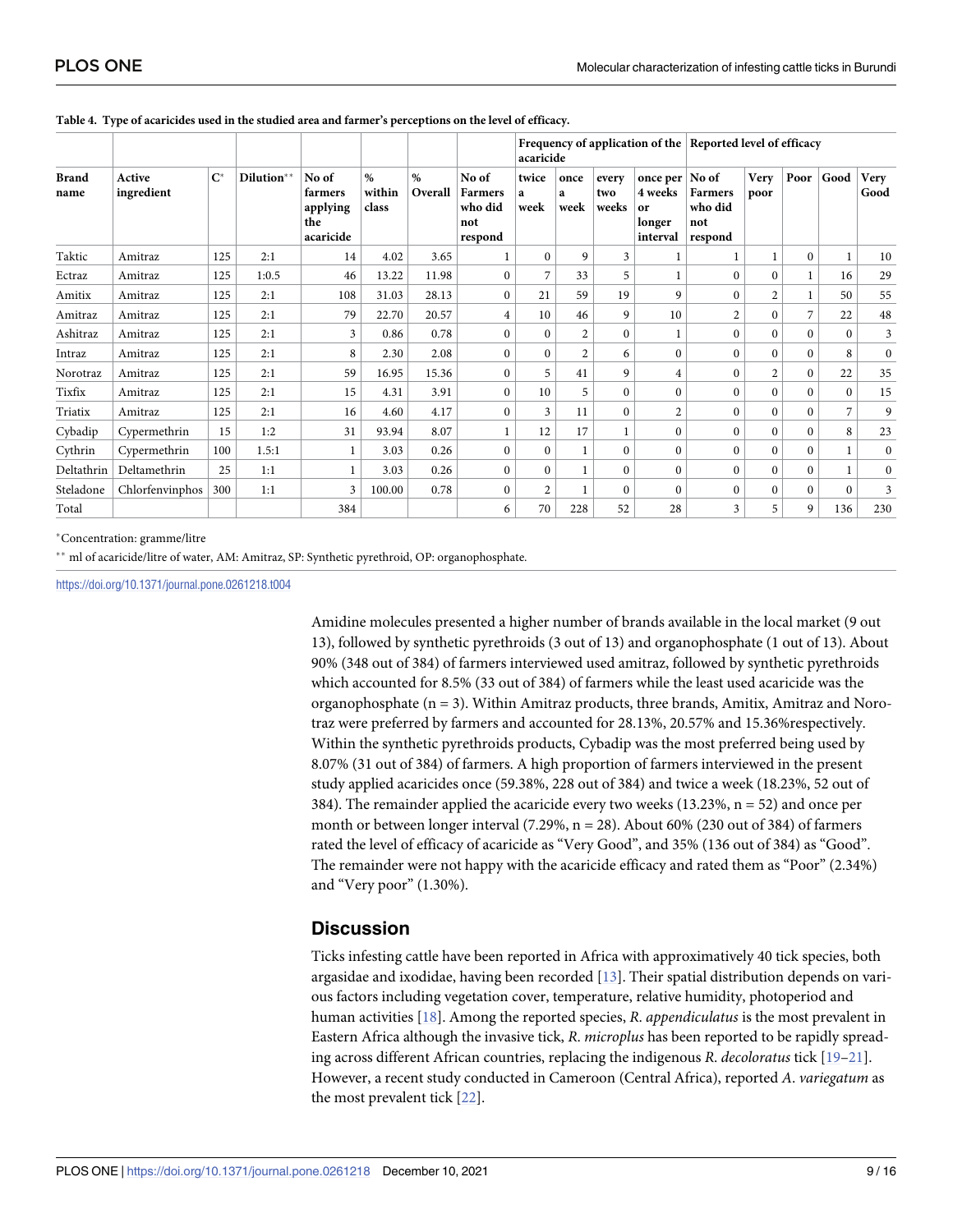<span id="page-9-0"></span>The number of ticks per animal recorded in the present study is low with an average of 6 ticks per animal. An average tick density of 79 per animal in Serere district in Uganda has been reported [\[23\]](#page-14-0). Majority of farmers (96%) in Burundi apply acaricide for tick control [[1\]](#page-12-0). The present study observed that 13 commercial acaricide brands are used in the studied area and about 95% of farmers rated their level of efficacy as "very good" and "good", with 77% of farmers applying these chemicals once or twice weekly. Since the 1990's, the government of Burundi through the Directorate General of Livestock, recommended the use of acaricide twice a week. This strategy led to the reduction of tick density per cattle. Tick seasonality could also explain the low tick infestation per animal recorded in the present study since the sampling was conducted in October when the climate is not suitable for tick development. A previous study suggested that maximal feeding activity is observed in the rainy season from February to May [\[8\]](#page-13-0). Burundian *R*. *appendiculatus* clustered with other East African ticks in two major lineages previously reported [[15](#page-13-0)]. Similar results were found using the 12S rRNA gene. This is consistent with phylogenetic structure revealed by ML and neighbor joining algorithms from previous studies [\[11,15\]](#page-13-0).

*Rhipicephalus appendiculatus*, which is the main vector of *T*. *parva* the causative agent of East Coast fever, is traditionally found at an altitude of up to 2000 and rainfall of between 500 and 2000 mm per year. It was the most prevalent tick (about 45%) distributed across all the AEZs of Burundi, although the Imbo and CND presented the highest proportion (more than 60%) compared to others AEZ analysed in this study. The tropical humid climate and the vegetation cover in Burundi offer a suitable environment for the tick species across the entire country. The life cycle of *R*. *appendiculatus* is sensitive to environmental conditions (humidity, vegetation, and altitude) and the presence of suitable animal hosts [[24](#page-14-0)]. The hatching rate of tick eggs is influenced by the type of vegetation and level of humidity; at least 80% humidity is needed to avoid desiccation [[3](#page-13-0)]. The presence of mammalian host is ultimately required for propagation of larval, nymphal and adult ticks. However, 50% of the *R*. *appendiculatus* adults can survive for as long as 17 months without feeding, while the larval and nymphal stages can survive from 2 to 9 months [\[3\]](#page-13-0). Cattle (host) are reared throughout the different AEZs of Burundi, enabling the vector to complete its life cycle and in doing so transmit *T*. *parva*. Human activities have also been implicated in the introduction of *R*. *appendiculatus* or its spatial expansion in Burundi [\[1\]](#page-12-0). Importation of infested cattle from Comoros islands led to the introduction and dispersal of the brown ear tick in areas where it had never been reported before, thus contributing to the emergence of the fatal ECF in naïve cattle population in the country [[25](#page-14-0)]. A high haplotype diversity (Hd = 0.7) was found in Burundian *R*. *appendiculatus cox*1 sequences analysed which could be attributed to the extensive uncontrolled movement of cattle across national and international borders [\[1\]](#page-12-0).

The invasive *R*. *microplus* tick has been spreading in many countries across Africa. Recent studies have confirmed the occurrence of the highly reproductive tick in Central (Cameroon) [\[20\]](#page-13-0) and eastern Africa including Uganda and Kenya [[21](#page-13-0),[23](#page-14-0)].

The present study identified and confirmed for the first time the presence of *R*. *microplus* in Burundi. A possible introduction route in Burundi is through transborder trade of infested cattle from neighboring countries such as Tanzania, Zambia and Uganda where *R*. *microplus* is known to occur. Since 1990's, the government of Burundi imported highly productive cattle from Uganda and Tanzania. Those cattle were distributed to farmers in Burundi without any prior tick inspection and removal. In the current study, the proportion of this invasive tick was high in the central highlands as compared to other AEZs. The central highlands AEZ is characterized by an altitude between 1300–1500 meters, temperature between 18 and 21˚C and rainfall between 1200 and 1600 mm per year. The Imbo zone and the Depressions AEZs which have a lower rainfall (*<*1000 mm per year) exhibited a relatively low proportion rate.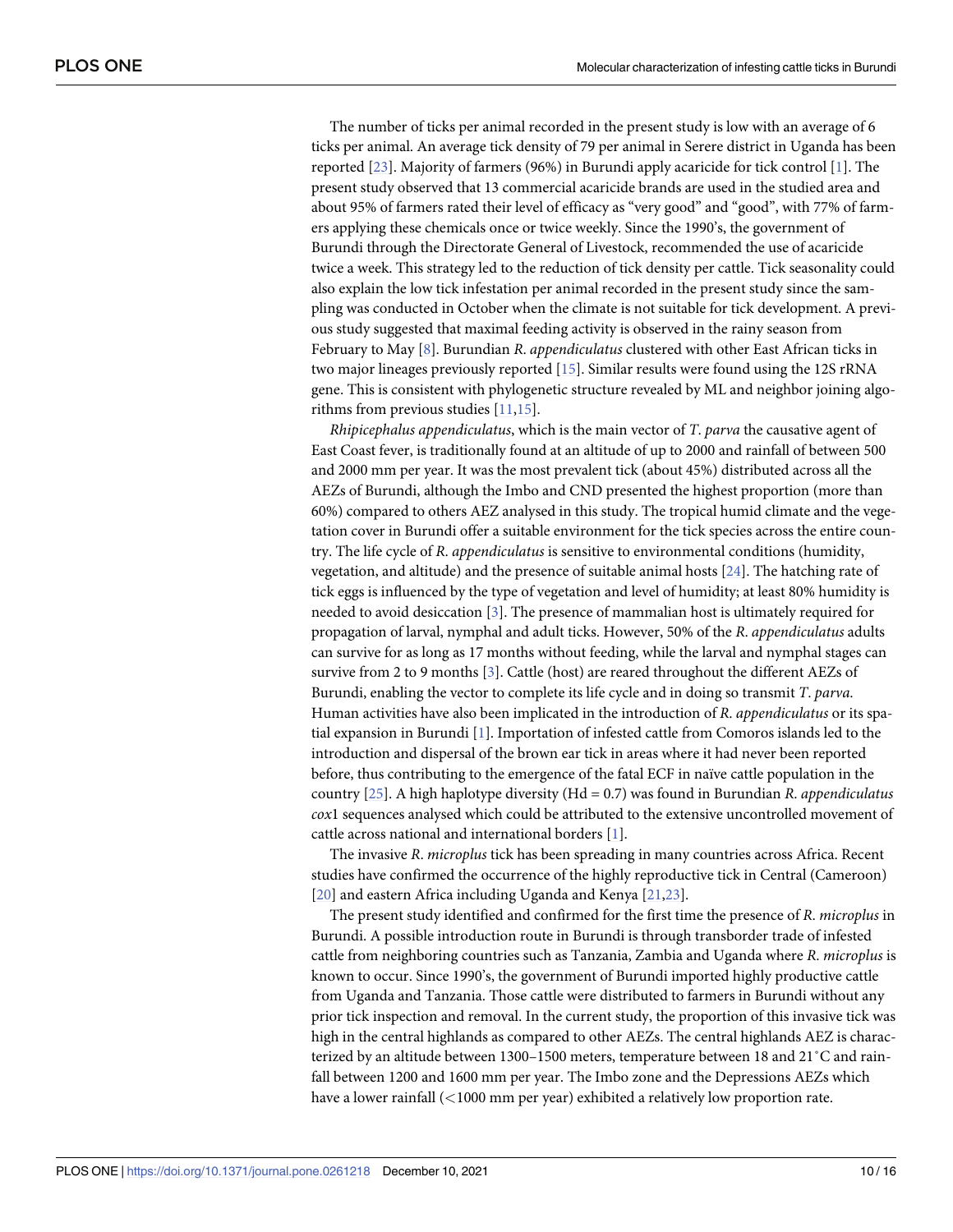<span id="page-10-0"></span>Ecological preferences of *R*. *microplus* in Central America have previously been described with stable temperature ranging between 20 and 25˚C throughout the year being associated with high suitability index [\[26\]](#page-14-0). However, the minimum temperature required for African *R*. *microplus* is four degrees below the temperature required for American ticks [[26,27\]](#page-14-0). The temperature range where *R*. *microplus* tick was recorded in Burundi was 18–21˚C. Precipitation seasonality and relative humidity were also identified as important climate factors affecting *R*. *microplus* life cycle and tend to increase the number of tick generations and thus population dispersal [[27,28\]](#page-14-0). *Rhipicephalus microplus* ticks require high rainfall although some variations were reported between season [\[27\]](#page-14-0), although high proportion of ticks in areas of low rainfall between May and October in Africa have also been recorded [[26](#page-14-0)]. On the contrary, high rainfall was associated with high proportion of *R*. *microplus* tick between November and March [\[27\]](#page-14-0). Moreover, uncontrolled movement of cattle within east and central Africa is suggested to contribute to the current dispersal and spread of *R*. *microplus* in the regions.

Recent studies reported a low genetic diversity of *R*. *microplus* circulating across Africa based on *cox*1 gene [[20](#page-13-0),[21](#page-13-0)[,23\]](#page-14-0). A recent observation showing the high similarity between the Kenyan *R*. *microplus cox*1 haplotypes to other African haplotypes which all clustered in Clade A has been reported [[21](#page-13-0)]. The present study identified two haplotypes which also clustered in Clade A suggesting the existence of a highly similar genotype in Africa. The high prevalence of *R*. *microplus* and its spatial distribution in different AEZs of Burundi suggest an emerging threat of severe babesiosis to cattle production. In Tanzania and South Africa, *R*. *microplus* were reported to replace the indigenous *R*. *decoloratus* [[19](#page-13-0)[,29\]](#page-14-0). The tick is also highly prolific and cause substantial losses in cattle by exsanguination and by transmitting *Babesia bovis*, the causative agent of bovine babesiosis. It also has the capability of rapidly acquiring resistance against common acaricide molecules [\[30\]](#page-14-0), thus making the presence of this tick in Burundi, an emerging threat to sustainable dairy farming.

The bont tropical tick *A*. *variegatum* is a three-host tick originating from Africa and the main vector of *Ehrlichia ruminantium* which causes heartwater and *Anaplasma marginale* which causes anaplasmosis in cattle. It is considered as the second most invasive tick species after *R*. *microplus* [[31](#page-14-0)]. A high proportion of *A*. *variegatum* (*>*50%) occurred in the depressions and the slopes of Congo Nile Divide AEZs, which have an altitude ranging between 1000 and 1600 meters and annual rainfall ranging between 100 and 1300 mm. The proportion of *A*. *variegatum* were lower in the Imbo and CND AEZs (6 and 11% respectively) which are characterized by relatively extreme climatic conditions compared to other AEZs. Norval *et al*. [[31](#page-14-0)] had recorded the presence of *A*. *variegatum* in the Zambezi valley and its lowland areas with altitude ranging between 900 and 1200 m above sea level. However, in Zimbabwe, a shift in spatial distribution of *A*. *variegatum* from their traditional foci (lowland area) which had a temperature of between 30 and 35˚C and a rainfall of between 450 and 650 mm was reported [\[32\]](#page-14-0).

Six haplotypes of *A*. *variegatum* were observed in Burundi with a high genetic diversity  $(Hd = 0.6)$ . Burundian haplotypes clustered into 3 haplogroups (named A, B and C) along with other *cox*1 sequences retrieved from GenBank. Two genetic groups of *A*. *variegatum* (Western and Eastern Africa groups) in Africa with a low genetic diversity between them has been reported [\[33\]](#page-14-0). In the past years, *A*. *variegatum* spatial distribution has extended to the Caribbean and Indian Ocean islands from Africa [[33](#page-14-0)]. The main factor which may be contributing to *A*. *variegatum* dispersal to geographically isolated islands is movement of animals through cattle trade and importation. The three genetic groups *of A*. *variegatum* observed in the present study were in sympatry in Burundi. Haplogroup A included only Burundian haplotypes (H2-H5) and clustered in well supported monophyletic group which was distinct from others haplogroups (B and C). Haplogroup C included only haplotypes from West Africa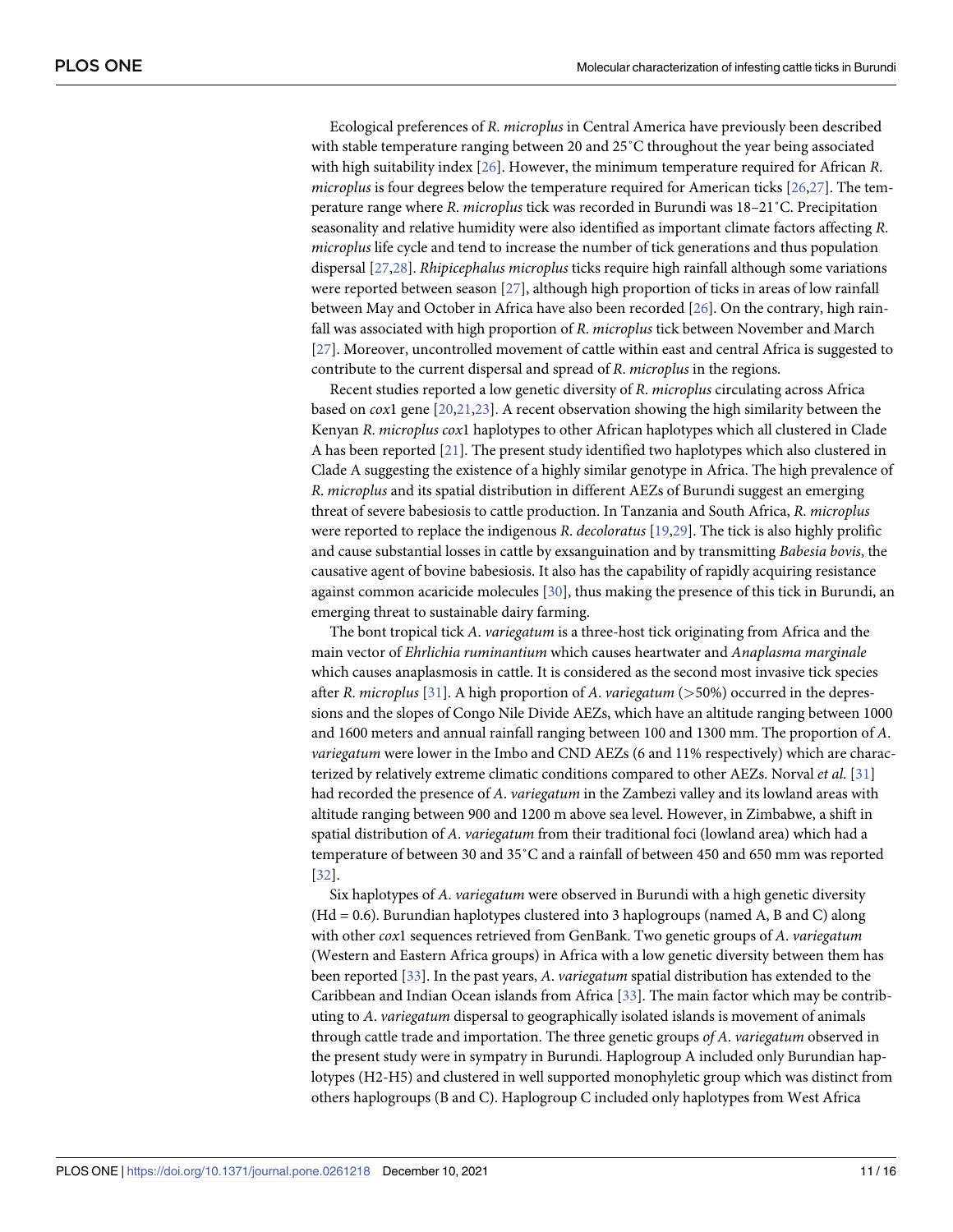<span id="page-11-0"></span>while a third group (named haplogroup B) included haplotypes from central and eastern African countries (Burundi, Uganda and Cameroon). These findings confirmed the phylogenetic structure of *A*. *variegatum* ticks as reported in previous studies (distinct western and eastern African populations) [[33–35\]](#page-14-0). However, the eastern African population had two well resolved haplogroups.

*Rhipicephalus decoloratus* (the African Blue tick) are one host ticks transmitting *B*. *bigemina*, the causative agent of redwater in cattle. A low overall proportion (about 4%) of *R*. *decoloratus* was reported in the present study. However, *R*. *decoloratus* ticks were more prevalent in the CND and the surrounding slope areas which are characterized by relatively lower temperature (*<*20˚C). The traditional habitat of *R*. *decoloratus* tick is a temperate climate with a grassland and wooded coverage [[36](#page-14-0)]. Previous studies reported the presence of *R*. *decoloratus* across all the AEZs of Burundi. At that time, the African blue tick ranked as the second most prevalent tick after *R*. *appendiculatus* [\[3](#page-13-0)[,37\]](#page-14-0). Displacement of the indigenous *R*. *decoloratus* by the invasive *R*. *microplus* has previously been observed in Tanzania, Cameroon and South Africa [\[19,20,](#page-13-0)[29](#page-14-0)]. However, despite the rapid expansion capability of *R*. *microplus*, its dispersal could be restricted to the most suitable ecological niche [[26](#page-14-0)].

Although *R*. *microplus*, *R*. *decoloratus* and *R*. *evertsi evertsi* display distinct biological (life cycle) parameters, the present study showed that they form a paraphyletic group and shared a common ancestor. Similar results previously reported [\[38,39](#page-14-0)], may indicate an African origin for this group of ticks.

A lower proportion rate of *R*. *evertsi evertsi* ticks was observed in the current study (about 2%). A high proportion of *R*. *evertsi evertsi* occurring in the traditional ecological niche, with an annual rainfall between 400 and 1000 mm had been reported in Senegal [\[35\]](#page-14-0). A suitable climate for the red legged tick exists in Burundi; however, the adult ticks prefer equids as host which are very few in number in the rural areas of the country. Thus, the absence/presence of the preferred animal host for *R*. *evertsi evertsi* may explain the variation in spatial distribution between regions which present similar climatic parameters.

Phylogenetic relationship of *R*. *evertsi evertsi* haplotypes generated in the present study revealed the existence of two well supported haplogroups. Haplogroup A consisted of haplotypes from Lesotho while haplotypes from Burundi, Uganda and DRC clustered into a separate haplogroup B. These findings may suggest that *R*. *evertsi evertsi* may be divided into two divergent and distinct populations, the eastern and southern Africa groups. However, due to the limited number of samples used in the present study, a comprehensive study is required to confirm the existence of the two groups. Although the proportion of the red legged tick is low in Burundi, it plays a role as a vector of *A*. *marginale* in cattle, and thus need to be taken into consideration by veterinary authorities when designing tick control strategies. Moreover, *R*. *evertsi evertsi* is known as a vector of *Rickettsia africae*, *R*. *conorii* and *Coxiella burnetii*, causative agents of African tick typhus, Mediterranean spotted fever and Q fever in humans, respectively [\[40\]](#page-14-0), suggesting a threat for public health.

*Rhipicephalus sanguineus* tick was also found infesting cattle in Burundi. Though dogs are the preferred host, it occasionally feeds on cattle and human, transmitting zoonotic pathogens including *C*. *burnetii*, *Ehrlichia canis*, *R*. *conorii*, and *Rickettsia rickettsii* [\[41\]](#page-15-0).

## **Conclusion**

A high prevalence of *R*. *appendiculatus* tick species was observed in Burundian cattle. Proportion of tick species was statistically associated with AEZs. Although all the studied tick species were found to occur in the 5 AEZs investigated, distinct suitable ecological niche for each tick species exists. *Rhipicephalus microplus* was recorded for the first time in Burundi and clustered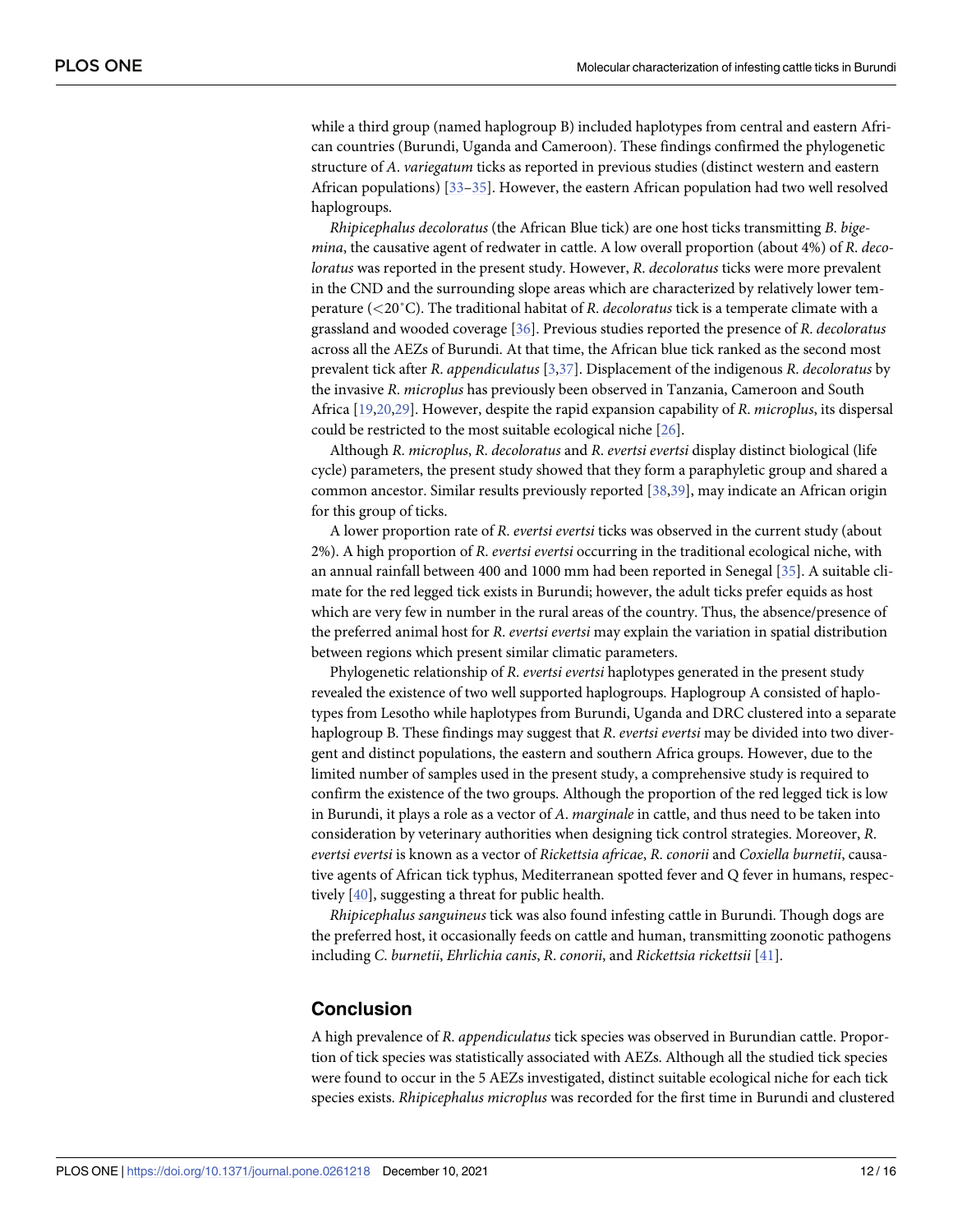<span id="page-12-0"></span>in Clade A with sequences from other African countries. Further studies are needed to assess the efficacy of commonly used acaricides which could guide the design of an effective ticks and tick-borne diseases control program.

## **Supporting information**

**S1 [Fig](http://www.plosone.org/article/fetchSingleRepresentation.action?uri=info:doi/10.1371/journal.pone.0261218.s001). Maximum likelihood phylogenetic tree based on** *cox***1 gene.** Haplotypes generated in the present study are highlighted with a red dot labeled with the letter h followed by a number  $(h_1, h_n)$ . Evolutionary model used is Tamura 3-parameter (T92) with gamma distribution (+G = 4 categories). Clade with bootstrap value *>* 95% are shown. (TIF)

**S2 [Fig](http://www.plosone.org/article/fetchSingleRepresentation.action?uri=info:doi/10.1371/journal.pone.0261218.s002). Maximum likelihood phylogenetic tree based on 12S rRNA gene.** Haplotypes generated in the present study are highlighted with a red dot. Evolutionary model used is HKY with gamma distribution (+G = 4 categories). Clade with bootstrap value *>* 95% are shown. (TIF)

**S1 [Table.](http://www.plosone.org/article/fetchSingleRepresentation.action?uri=info:doi/10.1371/journal.pone.0261218.s003) Nucleotide blast results of tick haplotypes.** (DOCX)

**S2 [Table.](http://www.plosone.org/article/fetchSingleRepresentation.action?uri=info:doi/10.1371/journal.pone.0261218.s004) Mitochondrial nucleotide and haplotype diversity of infesting cattle ticks in Burundi.**

(DOCX)

## **Acknowledgments**

The authors thank the National Veterinary Laboratory and the Directorate of Animal Health, Burundi for their role in sample collection.

## **Author Contributions**

**Conceptualization:** Lionel Nyabongo, David O. Odongo, Roger Pelle, Esther G. Kanduma.

**Data curation:** Lionel Nyabongo.

**Formal analysis:** Lionel Nyabongo, Esther G. Kanduma.

**Investigation:** Lionel Nyabongo, Gad Milton, Eunice Machuka, Patrick Vudriko.

**Methodology:** Lionel Nyabongo, David O. Odongo, Roger Pelle, Esther G. Kanduma.

**Project administration:** Roger Pelle.

**Supervision:** David O. Odongo, Roger Pelle, Esther G. Kanduma.

**Validation:** Esther G. Kanduma.

**Visualization:** Lionel Nyabongo.

**Writing – original draft:** Lionel Nyabongo, Esther G. Kanduma.

**Writing – review & editing:** Lionel Nyabongo, David O. Odongo, Esther G. Kanduma.

## **References**

**[1](#page-1-0).** Nyabongo L, Kanduma EG, Bishop RP, et al. Prevalence of tick-transmitted pathogens in cattle reveals that Theileria parva, Babesia bigemina and Anaplasma marginale are endemic in Burundi. Parasites and Vectors. 2021; 14(1). <https://doi.org/10.1186/s13071-020-04531-2> PMID: [33402225](http://www.ncbi.nlm.nih.gov/pubmed/33402225)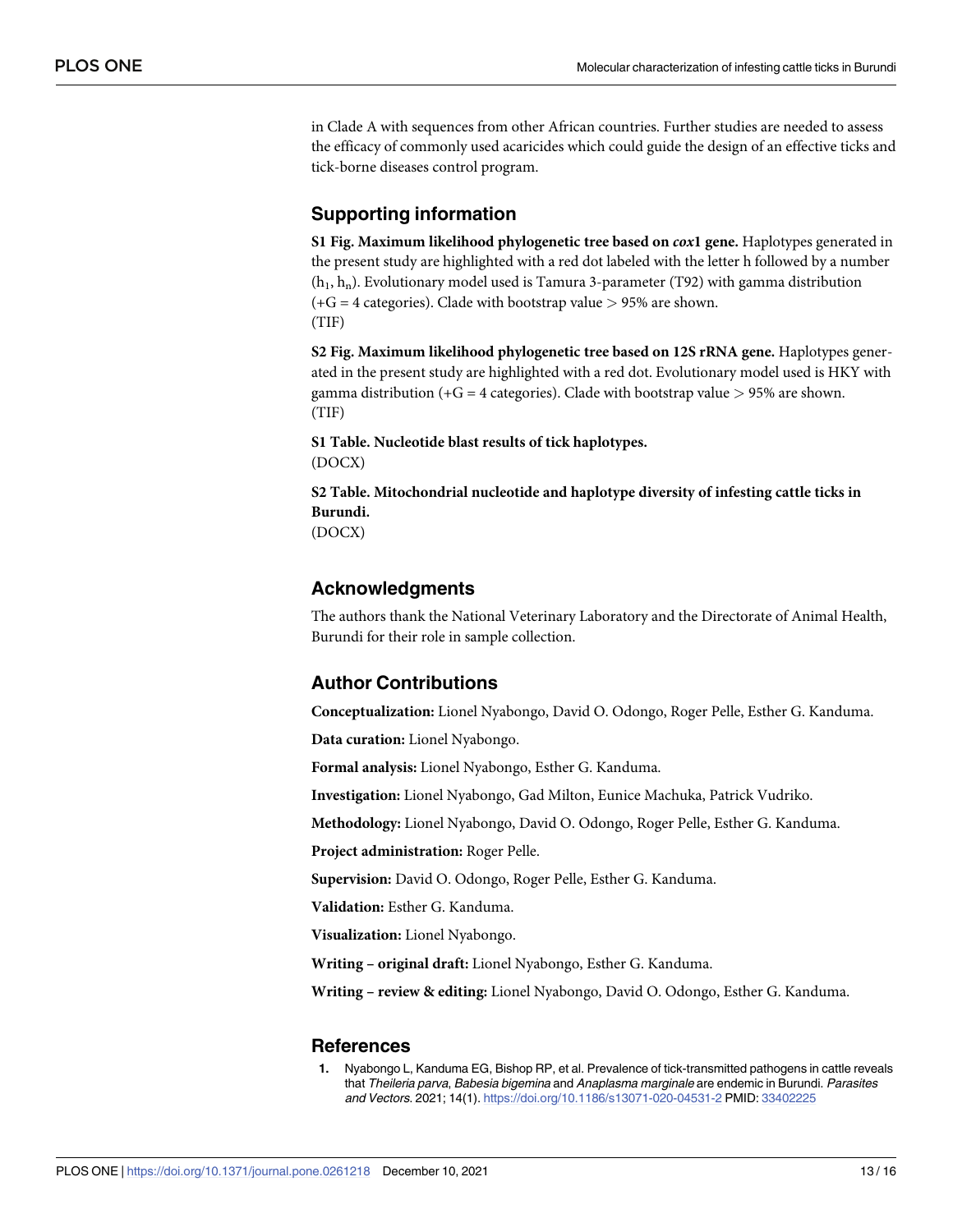- <span id="page-13-0"></span>**[2](#page-1-0).** Nene V, Kiara H, Lacasta A, Pelle R, Svitek N, Steinaa L. The biology of Theileria parva and control of East Coast fever—Current status and future trends. Ticks Tick Borne Dis. 2016; 7(4):549-564. [https://](https://doi.org/10.1016/j.ttbdis.2016.02.001) [doi.org/10.1016/j.ttbdis.2016.02.001](https://doi.org/10.1016/j.ttbdis.2016.02.001) PMID: [26972687](http://www.ncbi.nlm.nih.gov/pubmed/26972687)
- **[3](#page-1-0).** Kaiser MN, Sutherst RW, Bourne AS, Gorissen L, Floyd RB. Population dynamics of ticks on Ankole cattle in five ecological zones in Burundi and strategies for their control. Prev Vet Med. 1988; 6(3):199-222. [https://doi.org/10.1016/0167-5877\(88\)90031-1](https://doi.org/10.1016/0167-5877%2888%2990031-1)
- **[4](#page-1-0).** Kivaria FM. Estimated direct economic costs associated with tick-borne diseases on cattle in Tanzania. Trop Anim Health Prod. 2006; 38(4):291–299. <https://doi.org/10.1007/s11250-006-4181-2> PMID: [17137131](http://www.ncbi.nlm.nih.gov/pubmed/17137131)
- **[5](#page-1-0).** Gachohi J, Skilton R, Hansen F, Ngumi P, Kitala P. Epidemiology of East Coast fever (Theileria parva infection) in Kenya: past, present and the future. Parasit Vectors. 2012; 5:194. [https://doi.org/10.1186/](https://doi.org/10.1186/1756-3305-5-194) [1756-3305-5-194](https://doi.org/10.1186/1756-3305-5-194) PMID: [22958352](http://www.ncbi.nlm.nih.gov/pubmed/22958352)
- **[6](#page-1-0).** Manirakiza J, Hatungumukama G, Th Evenon S, et al. Effect of genetic European taurine ancestry on milk yield of Ankole-Holstein crossbred dairy cattle in mixed smallholders system of Burundi highlands. Published online 2017. <https://doi.org/10.1111/age.12578> PMID: [28833335](http://www.ncbi.nlm.nih.gov/pubmed/28833335)
- **[7](#page-1-0).** Olwoch JM, Van Jaarsveld AS, Scholtz CH, Horak IG. Climate change and the genus rhipicephalus (Acari: Ixodidae) in Africa. Onderstepoort J Vet Res. 2007; 74(1):45–72. [https://doi.org/10.4102/ojvr.](https://doi.org/10.4102/ojvr.v74i1.139) [v74i1.139](https://doi.org/10.4102/ojvr.v74i1.139) PMID: [17708153](http://www.ncbi.nlm.nih.gov/pubmed/17708153)
- **[8](#page-1-0).** Moran MC, Nigarura G. Strategic tick control in Burundi. Parassitologia. 1990; 32(1):177–184. Accessed February 12, 2019. [http://www.ncbi.nlm.nih.gov/pubmed/2284129.](http://www.ncbi.nlm.nih.gov/pubmed/2284129) PMID: [2284129](http://www.ncbi.nlm.nih.gov/pubmed/2284129)
- **[9](#page-1-0).** Latif AA, Pegram RG. Naturally acquired host resistance in tick control in Africa. Int J Trop Insect Sci. 1992; 13(04):505–513. <https://doi.org/10.1017/s1742758400016088>
- **[10](#page-1-0).** Vudriko P, Okwee-Acai J, Tayebwa DS, et al. Emergence of multi-acaricide resistant Rhipicephalus ticks and its implication on chemical tick control in Uganda. Parasit Vectors. 2016; 9(1):4. [https://doi.](https://doi.org/10.1186/s13071-015-1278-3) [org/10.1186/s13071-015-1278-3](https://doi.org/10.1186/s13071-015-1278-3) PMID: [26727991](http://www.ncbi.nlm.nih.gov/pubmed/26727991)
- **[11](#page-2-0).** Amzati GS, Pelle R, Muhigwa J-BB, et al. Mitochondrial phylogeography and population structure of the cattle tick Rhipicephalus appendiculatus in the African Great Lakes region. Parasit Vectors. 2018; 11 (1):329. <https://doi.org/10.1186/s13071-018-2904-7> PMID: [29855375](http://www.ncbi.nlm.nih.gov/pubmed/29855375)
- **[12](#page-2-0).** Araya-Anchetta A, Busch JD, Scoles GA, Wagner DM. Thirty years of tick population genetics: A comprehensive review. Infect Genet Evol. Published online 2015. [https://doi.org/10.1016/j.meegid.2014.](https://doi.org/10.1016/j.meegid.2014.11.008) [11.008](https://doi.org/10.1016/j.meegid.2014.11.008) PMID: [25461844](http://www.ncbi.nlm.nih.gov/pubmed/25461844)
- **[13](#page-2-0).** Walker A., Bouattour A, Camicas J., et al. Ticks of Domestic Animals in Africa: A Guide to Identification of Species.; 2003. Accessed October 27, 2020.
- **[14](#page-2-0).** Folmer O, Black M, Hoeh W, Lutz R, Vrijenhoek R. DNA primers for amplification of mitochondrial cytochrome c oxidase subunit I from diverse metazoan invertebrates. Mol Mar Biol Biotechnol. 1994; 3 (5):294–299. <https://doi.org/10.1071/ZO9660275> PMID: [7881515](http://www.ncbi.nlm.nih.gov/pubmed/7881515)
- **[15](#page-2-0).** Kanduma EG, Mwacharo JM, Githaka NW, et al. Analyses of mitochondrial genes reveal two sympatric but genetically divergent lineages of Rhipicephalus appendiculatus in Kenya. Parasites and Vectors. 2016; 9(1). <https://doi.org/10.1186/s13071-016-1631-1> PMID: [27334334](http://www.ncbi.nlm.nih.gov/pubmed/27334334)
- **[16](#page-6-0).** Burger TD, Shao R, Barker SC. Phylogenetic analysis of mitochondrial genome sequences indicates that the cattle tick, Rhipicephalus (Boophilus) microplus, contains a cryptic species. Mol Phylogenet Evol. 2014; 76(1):241–253. <https://doi.org/10.1016/j.ympev.2014.03.017> PMID: [24685498](http://www.ncbi.nlm.nih.gov/pubmed/24685498)
- **[17](#page-6-0).** Low VL, Tay ST, Kho KL, et al. Molecular characterisation of the tick Rhipicephalus microplus in Malaysia: New insights into the cryptic diversity and distinct genetic assemblages throughout the world. Parasites and Vectors. 2015; 8(1):341. <https://doi.org/10.1186/s13071-015-0956-5> PMID: [26104478](http://www.ncbi.nlm.nih.gov/pubmed/26104478)
- **[18](#page-8-0).** Dantas-Torres F. Climate change, biodiversity, ticks and tick-borne diseases: The butterfly effect. Int J Parasitol Parasites Wildl. 2015; 4(3):452–461. <https://doi.org/10.1016/j.ijppaw.2015.07.001> PMID: [26835253](http://www.ncbi.nlm.nih.gov/pubmed/26835253)
- **[19](#page-8-0).** Lynen G, Zeman P, Bakuname C, et al. Shifts in the distributional ranges of Boophilus ticks in Tanzania: evidence that a parapatric boundary between Boophilus microplus and B. decoloratus follows climate gradients. Exp Appl Acarol. 2008; 44(2):147–164. <https://doi.org/10.1007/s10493-008-9134-1> PMID: [18266058](http://www.ncbi.nlm.nih.gov/pubmed/18266058)
- **[20](#page-9-0).** Silatsa BA, Kuiate JR, Njiokou F, et al. A countrywide molecular survey leads to a seminal identification of the invasive cattle tick Rhipicephalus (Boophilus) microplus in Cameroon, a decade after it was reported in Cote d'Ivoire. Ticks Tick Borne Dis. 2019; 10(3):585-593. [https://doi.org/10.1016/j.ttbdis.](https://doi.org/10.1016/j.ttbdis.2019.02.002) [2019.02.002](https://doi.org/10.1016/j.ttbdis.2019.02.002) PMID: [30765191](http://www.ncbi.nlm.nih.gov/pubmed/30765191)
- **[21](#page-8-0).** Kanduma EG, Emery D, Githaka NW, Nguu EK, Bishop RP, Šlapeta J, Molecular evidence confirms occurrence of Rhipicephalus microplus Clade A in Kenya and sub-Saharan Africa. Parasites and Vectors. 2020; 13(1):432. <https://doi.org/10.1186/s13071-020-04266-0> PMID: [32854747](http://www.ncbi.nlm.nih.gov/pubmed/32854747)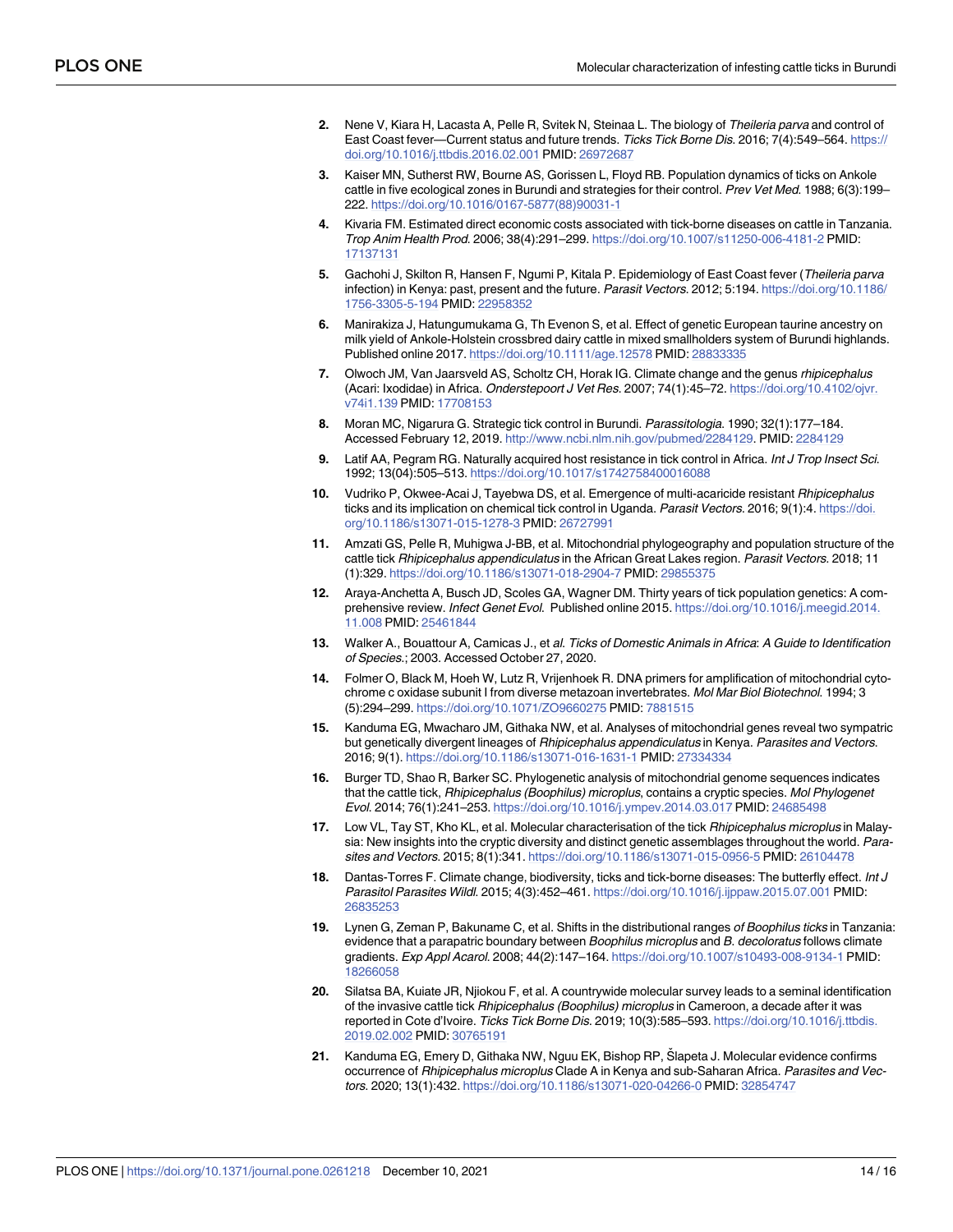- <span id="page-14-0"></span>**[22](#page-8-0).** Silatsa BA, Simo G, Githaka N, et al. A comprehensive survey of the prevalence and spatial distribution of ticks infesting cattle in different agro-ecological zones of Cameroon. Parasit Vectors. 2019; 12 (1):489. <https://doi.org/10.1186/s13071-019-3738-7> PMID: [31623642](http://www.ncbi.nlm.nih.gov/pubmed/31623642)
- **[23](#page-9-0).** Muhanguzi D, Byaruhanga J, Amanyire W, et al. Invasive cattle ticks in East Africa: Morphological and molecular confirmation of the presence of Rhipicephalus microplus in south-eastern Uganda. Parasites and Vectors. 2020; 13(1). <https://doi.org/10.1186/s13071-020-04043-z> PMID: [32245511](http://www.ncbi.nlm.nih.gov/pubmed/32245511)
- **[24](#page-9-0).** Madder M, Speybroeck N, Brandt J, Tirry L, Hodek I, Berkvens D. Geographic variation in diapause response of adult Rhipicephalus appendiculatus ticks. Exp Appl Acarol. 2002; 27(3):209–221. [https://](https://doi.org/10.1023/a%3A1021694207456) [doi.org/10.1023/a:1021694207456](https://doi.org/10.1023/a%3A1021694207456) PMID: [12593586](http://www.ncbi.nlm.nih.gov/pubmed/12593586)
- **[25](#page-9-0).** Yssouf A, Lagadec E, Bakari A, et al. Colonization of Grande Comore Island by a lineage of Rhipicephalus appendiculatus ticks. Parasites and Vectors. 2011; 4(1). <https://doi.org/10.1186/1756-3305-4-38> PMID: [21414194](http://www.ncbi.nlm.nih.gov/pubmed/21414194)
- **[26](#page-10-0).** Estrada-Peña A, Bouattour A, Camicas JL, et al. The known distribution and ecological preferences of the tick subgenus Boophilus (Acari: Ixodidae) in Africa and Latin America. Exp Appl Acarol. 2006; 38(2-3):219–235. <https://doi.org/10.1007/s10493-006-0003-5> PMID: [16596355](http://www.ncbi.nlm.nih.gov/pubmed/16596355)
- **[27](#page-10-0).** Estrada-Peñ A. Climate warming and changes in habitat suitability for Boophilus microplus (Acari: Ixodidae) in Central America. J Parasitol. 2001; 87(5):978–987. [https://doi.org/10.1645/0022-3395\(2001\)](https://doi.org/10.1645/0022-3395%282001%29087%5B0978%3ACWACIH%5D2.0.CO%3B2) [087\[0978:CWACIH\]2.0.CO;2](https://doi.org/10.1645/0022-3395%282001%29087%5B0978%3ACWACIH%5D2.0.CO%3B2) PMID: [11695419](http://www.ncbi.nlm.nih.gov/pubmed/11695419)
- **[28](#page-10-0).** Marques R, Krüger RF, Peterson AT, De Melo LF, Vicenzi N, Jiménez-García D, Climate change implications for the distribution of the babesiosis and anaplasmosis tick vector, Rhipicephalus (Boophilus) microplus. Vet Res. 2020; 51(1):81. <https://doi.org/10.1186/s13567-020-00802-z> PMID: [32546223](http://www.ncbi.nlm.nih.gov/pubmed/32546223)
- **[29](#page-10-0).** Tønnesen MH, Penzhorn BL, Bryson NR, Stoltsz WH, Masibigiri T. Displacement of Boophilus decoloratus by Boophilus microplus in the Soutpansberg region, Limpopo Province, South Africa. Exp Appl Acarol 2004 323. 2004; 32(3):199–208. [https://doi.org/10.1023/B:APPA.0000021789.44411.B5](https://doi.org/10.1023/B%3AAPPA.0000021789.44411.B5)
- **[30](#page-10-0).** Shyma KP, Gupta JP, Singh V, Patel KK. In Vitro Detection of Acaricidal Resistance Status of Rhipicephalus (Boophilus) microplus against Commercial Preparation of Deltamethrin, Flumethrin, and Fipronil from North Gujarat, India. J Parasitol Res. 2015;2015. <https://doi.org/10.1155/2015/506586> PMID: [26788362](http://www.ncbi.nlm.nih.gov/pubmed/26788362)
- **[31](#page-10-0).** Norval RAI, Perry BD, Meltzer MI, Kruska RL, Booth TH. Factors affecting the distributions of the ticks Amblyomma hebraeum and A. variegatum in Zimbabwe: implications of reduced acaricide usage. Exp Appl Acarol. 1994; 18(7):383–407. <https://doi.org/10.1007/BF00051522> PMID: [7628253](http://www.ncbi.nlm.nih.gov/pubmed/7628253)
- **[32](#page-10-0).** Sungirai M, Abatih EN, Moyo DZ, De Clercq P, Madder M. Shifts in the distribution of ixodid ticks parasitizing cattle in Zimbabwe. Med Vet Entomol. 2017; 31(1):78–87. <https://doi.org/10.1111/mve.12215> PMID: [27935088](http://www.ncbi.nlm.nih.gov/pubmed/27935088)
- **[33](#page-10-0).** Beati L, Patel J, Lucas-Williams H, et al. Phylogeography and demographic history of Amblyomma variegatum (Fabricius) (Acari: Ixodidae), the tropical bont tick. Vector-Borne Zoonotic Dis. 2012; 12 (6):514–525. <https://doi.org/10.1089/vbz.2011.0859> PMID: [22448720](http://www.ncbi.nlm.nih.gov/pubmed/22448720)
- **34.** Jacquet S, Dupraz M, Stachurski F, et al. Genetic diversity of Amblyomma variegatum (Acari:Ixodidae), the main vector of Ehrlichia ruminantium in Indian Ocean Islands. E-sove 2012 from Biol to Integr Control a Chang world Abstr B. Published online 2012.
- **[35](#page-11-0).** Dahmani M, Davoust B, Sambou M, et al. Molecular investigation and phylogeny of species of the Anaplasmataceae infecting animals and ticks in Senegal. Parasites and Vectors. 2019; 12(1):495. [https://](https://doi.org/10.1186/s13071-019-3742-y) [doi.org/10.1186/s13071-019-3742-y](https://doi.org/10.1186/s13071-019-3742-y) PMID: [31640746](http://www.ncbi.nlm.nih.gov/pubmed/31640746)
- **[36](#page-11-0).** Sungirai M, Moyo DZ, De Clercq P, Madder M, Vanwambeke SO, De Clercq EM. Modelling the distribution of Rhipicephalus microplus and R. decoloratus in Zimbabwe. Vet Parasitol Reg Stud Reports. 2018; 14:41–49. <https://doi.org/10.1016/j.vprsr.2018.08.006> PMID: [31014735](http://www.ncbi.nlm.nih.gov/pubmed/31014735)
- **[37](#page-11-0).** Magona JW, Walubengo J, Olaho-Mukani W, Jonsson NN, Welburn SW, Eisler MC. Spatial variation of tick abundance and seroconversion rates of indigenous cattle to Anaplasma marginale, Babesia bigemina and Theileria parva infections in Uganda. Exp Appl Acarol. 2011; 55(2):203-213. [https://doi.org/](https://doi.org/10.1007/s10493-011-9456-2) [10.1007/s10493-011-9456-2](https://doi.org/10.1007/s10493-011-9456-2) PMID: [21499913](http://www.ncbi.nlm.nih.gov/pubmed/21499913)
- **[38](#page-11-0).** Murrell A, Campbell NJH, Barker SC. Phylogenetic analyses of the rhipicephaline ticks indicate that the genus Rhipicephalus is paraphyletic. Mol Phylogenet Evol. 2000; 16(1):1-7. [https://doi.org/10.1006/](https://doi.org/10.1006/mpev.2000.0762) [mpev.2000.0762](https://doi.org/10.1006/mpev.2000.0762) PMID: [10877935](http://www.ncbi.nlm.nih.gov/pubmed/10877935)
- **[39](#page-11-0).** Beati L, Keirans JE. Analysis of the systematic relationships among ticks of the genera Rhipicephalus and Boophilus (Acari: Ixodidae) based on mitochondrial 12S ribosomal DNA gene sequences and morphological characters. J Parasitol. 2001; 87(1):32–48. [https://doi.org/10.1645/0022-3395\(2001\)087](https://doi.org/10.1645/0022-3395%282001%29087%5B0032%3AAOTSRA%5D2.0.CO%3B2) [\[0032:AOTSRA\]2.0.CO;2](https://doi.org/10.1645/0022-3395%282001%29087%5B0032%3AAOTSRA%5D2.0.CO%3B2) PMID: [11227901](http://www.ncbi.nlm.nih.gov/pubmed/11227901)
- **[40](#page-11-0).** Mediannikov O, Diatta G, Fenollar F, Sokhna C, Trape JF, Raoult D. Tick-borne rickettsioses, neglected emerging diseases in rural Senegal. PLoS Negl Trop Dis. 2010; 4(9). [https://doi.org/10.1371/journal.](https://doi.org/10.1371/journal.pntd.0000821) [pntd.0000821](https://doi.org/10.1371/journal.pntd.0000821) PMID: [20856858](http://www.ncbi.nlm.nih.gov/pubmed/20856858)